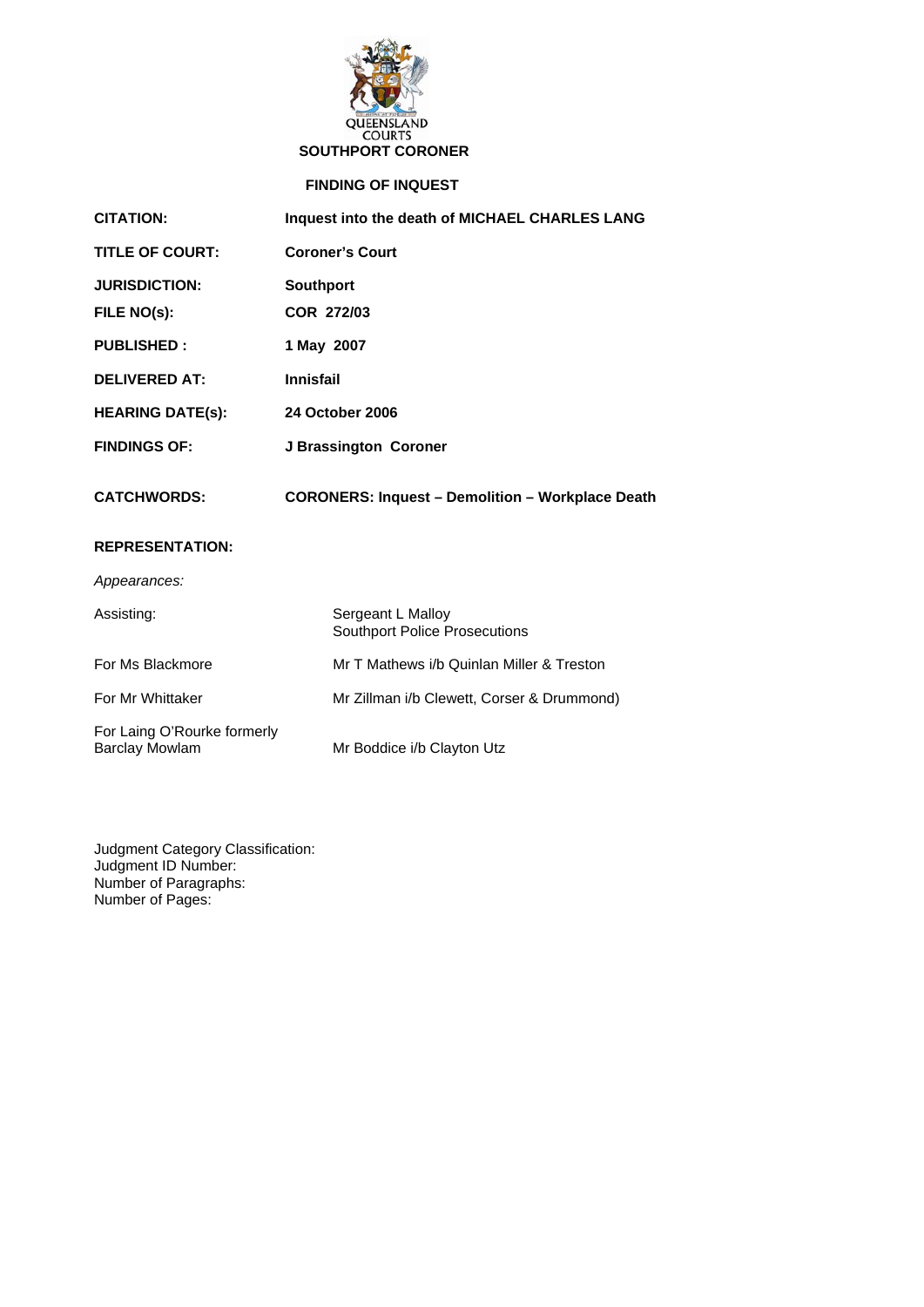#### **CORONERS FINDINGS**

- 1. On 10 December 2003 Michael Charles Lang sustained fatal injuries when two concrete beams fell onto the operator's cabin of his backhoe. At the time of his death Mr Lang was engaged in the demolition of a pedestrian bridge at Broadbeach. On 24 October 2006 at Southport an inquest was held into the death, and circumstances of death, of Michael Charles Lang**.**
- 2. Section 45(2) of the Coroners Act 2003 provides that a coroner must give a written copy of the findings to the family of the person that died, each of the persons that appeared at the inquest, and the State Coroner. Section 46(1) of the Coroners Act 2003 provides that a coroner may whenever appropriate comment on anything connected with a death investigated at an inquest that relates to public health or safety. When such comments are made a written copy of those findings must be given to the persons set out in s. 46 (2). These persons include the family of the person that died. These are my findings in relation to the death of Mr Lang. They will be distributed in accordance with the requirements of the Act and posted on the web site of the Office of State Coroner.

#### *THE CORONIAL JURISDICTION*

- 3. I have jurisdiction to inquire into the cause and circumstances of Mr. Lang's death under the Coroners Act 2003 as his death occurred on 10 December 2003. The Coroners Act 2003 applies to all reportable deaths after 1 December 2003.
- 4. Pursuant to s. 11(2) of the Coroners Act 2003 the coroner can investigate *'reportable deaths*' so long as they are not aware another coroner is investigating the death. Mr. Lang's death was a '*reportable death'* in accordance with s. 8 (2) and (3)(b) of the Act because it was a "*was a violent or otherwise unnatural death*" that occurred in Queensland. I am unaware of any other coroner investigating the death. Section 28 of the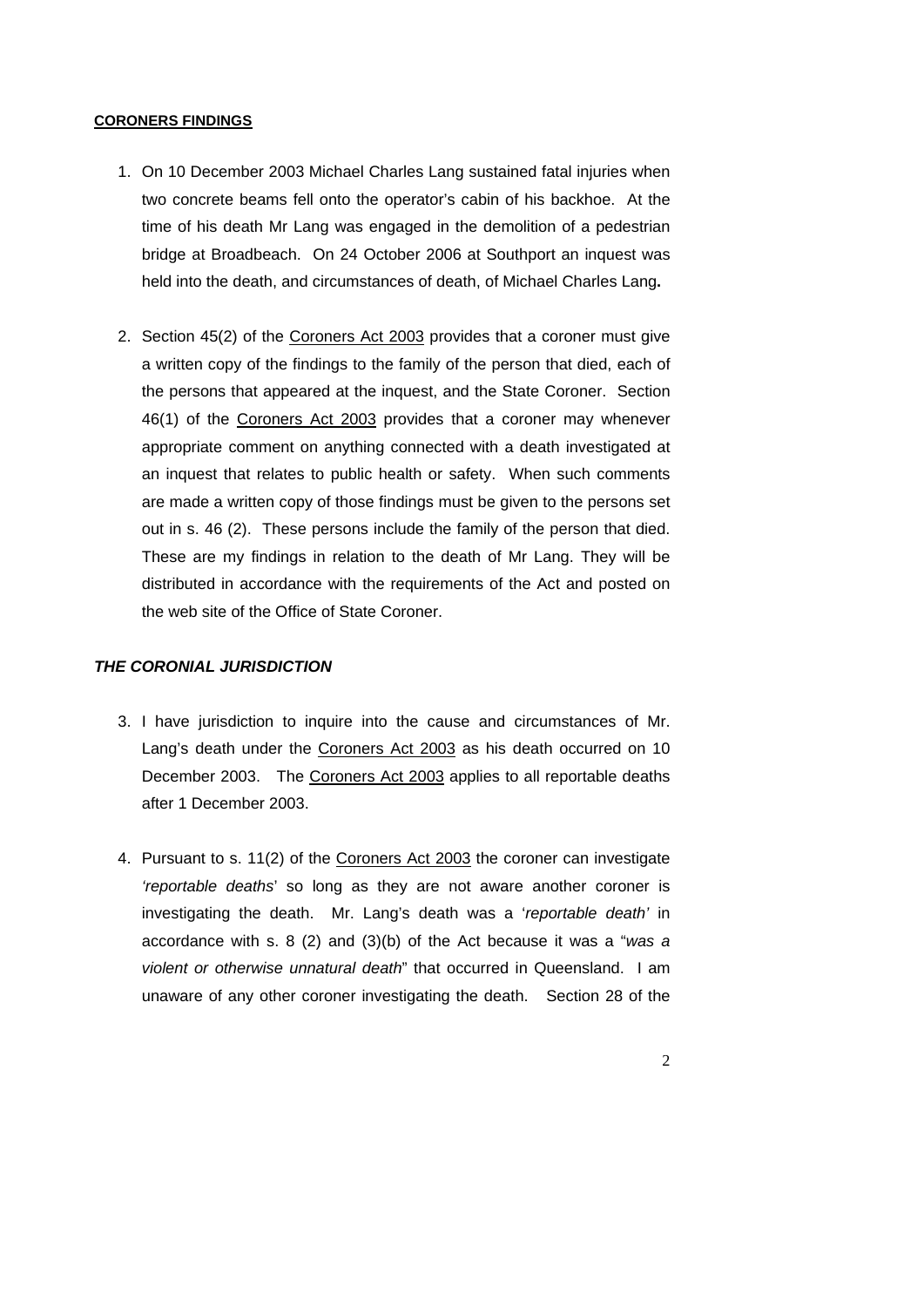Coroners Act 2003 provides for the holding of an inquest if the Coroner considers it desirable. In this case I did consider the holding of an inquest desirable.

- 5. A coroner has jurisdiction to inquire into the cause and the circumstances of a reportable death. Section 45(2) of the Coroners Act 2003 provides that when investigating a death the coroner must as far as possible find:-
	- Who the deceased person is; and
	- How the person died; and
	- When the person died; and
	- Where the person died; and
	- What caused the person to die.
- 6. A coroner must not include in the findings any statement that a person is or may be guilty of an offence or civilly liable for something<sup>[1](#page-2-0)</sup>. A coroner may comment on anything connected with a death investigated that relates to public safety or the administration of justice or ways to prevent deaths from happening in similar circumstances in the future. $<sup>2</sup>$  $<sup>2</sup>$  $<sup>2</sup>$ </sup>
- 7. A coroner is not bound by the rules of evidence but may inform herself in any way considered appropriate<sup>[3](#page-2-2)</sup>. However, the coroner must act judicially and have regard to the rules of natural justice and procedural fairness. $4$ The coroner may require the witness to give evidence that would tend to incriminate the witness if the coroner is satisfied that it is in the public

 $\frac{1}{1}$  Coroners Act 2003, section 45(5). See also R v Shan Eve Tennent; Ex parte Jager [2000]TSSR 64 where Cox CJ said of the similar Tasmanian provision : t*he focus of an inquest conducted under the Act being the ascertainment of facts without deducing from those facts any determination of blame, and the mischief sought to be avoided being the public naming of persons as suspected of criminal activity when they may never be charged.* Section 46(3) provides the same prohibition with respect to comments.

Coroners Act 2003, section 46

<sup>3</sup> Coroners Act 2003, section 37

<span id="page-2-3"></span><span id="page-2-2"></span><span id="page-2-1"></span><span id="page-2-0"></span><sup>4</sup> This means that no findings adverse to the interest of any party may be made without that party first being given a right to be heard in opposition to that finding. As *Annetts v McCann* (1990) 65 ALJR 167 at 168 makes clear, that includes being given an opportunity to make submissions against findings that might be damaging to the reputation of any individual or organisation.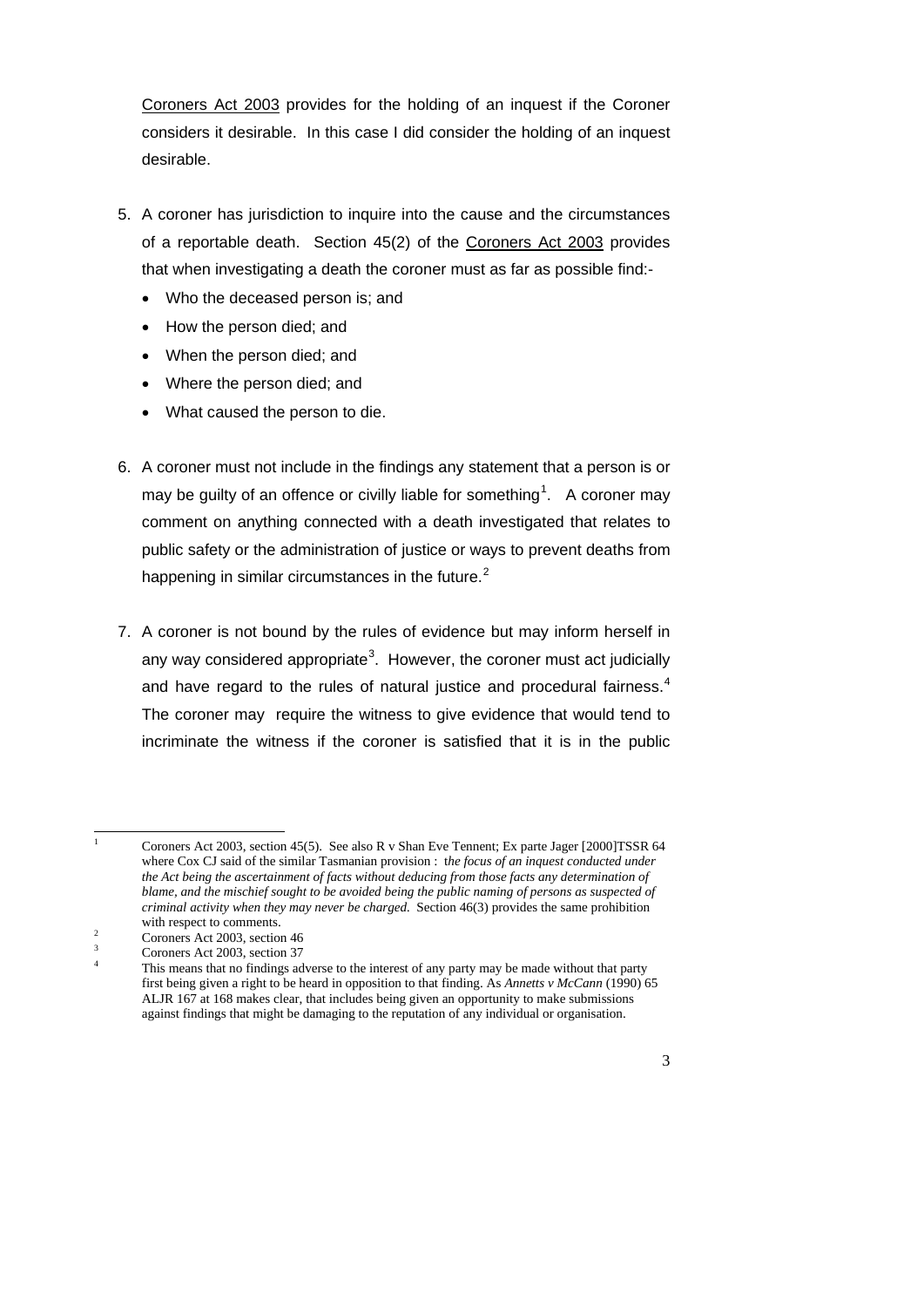interest for the witness to do so, but *derivative evidence[5](#page-3-0)* is not admissible against the witness in a criminal proceeding.<sup>[6](#page-3-1)</sup>

8. When making findings the civil standard of proof, the balance of probabilities is applied. However the principles of *Briginshaw v Briginshaw*  must be adhered too. In the coronial context these are conveniently set out in the often cited judgment of Gobbo J in Anderson v Blashki<sup>[7](#page-3-2)</sup>:

*In Briginshaw v Briginshaw (1938) 60 CLR 336, at 362 to 363, Dixon J, as he then was, provided a classic statement as to the appropriate standard of proof to be used in civil cases: " . . . reasonable satisfaction is not a state of mind that is attained or established independently of the nature and consequence of the fact or facts to be proved. The seriousness of an allegation made, the inherent unlikelihood of an occurrence of a given description, or the gravity of the consequences flowing from a particular finding are considerations which must affect the answer to the question whether the issue has been proved to the reasonable satisfaction of the tribunal. In such matters 'reasonable satisfaction' should not be produced by inexact proofs, indefinite testimony, or indirect inferences . . . When, in a civil proceeding, a question arises whether a crime has been committed, the standard of persuasion is, according to the better opinion, the same as upon other civil issues ... But, consistently with this opinion, weight is given to the presumption of innocence and exactness of proof is expected".* 

 *In applying Dixon J's decision, Blackburn CJ in the Supreme Court of the Australian Capital Territory decision of Barten v Williams (1978) 20 ACTR 10 held that the balance of probability standard is not to be applied merely mechanically on a serious issue such as a decision which could lead to the cancellation of the builder's licence and*  determine his capacity to earn his livelihood as a builder. The civil *standard is qualified so that the court can regard a fact as established only if it can entertain a reasonable satisfaction of its truth.* 

 *These being civil proceedings, the assault allegation is required to be proved on the lesser standard on the balance of probabilities despite the criminal nature of the allegation. But, because of the gravity of the allegation, proof of the criminal act must be "clear cogent and exact and when considering such proof, weight must be given to the presumption of innocence". See Cuming Smith and Co Ltd v Western Farmers Cooperative Ltd[1979] VR 129, at 147."* 

 $\overline{5}$ <sup>5</sup> *Derivative evidence* means any information, document or other evidence obtained as a direct or indirect result of the evidence given by the witness.

Coroners Act 2003, section 39

<span id="page-3-2"></span><span id="page-3-1"></span><span id="page-3-0"></span><sup>7</sup> [1993]2 VR 89 at 95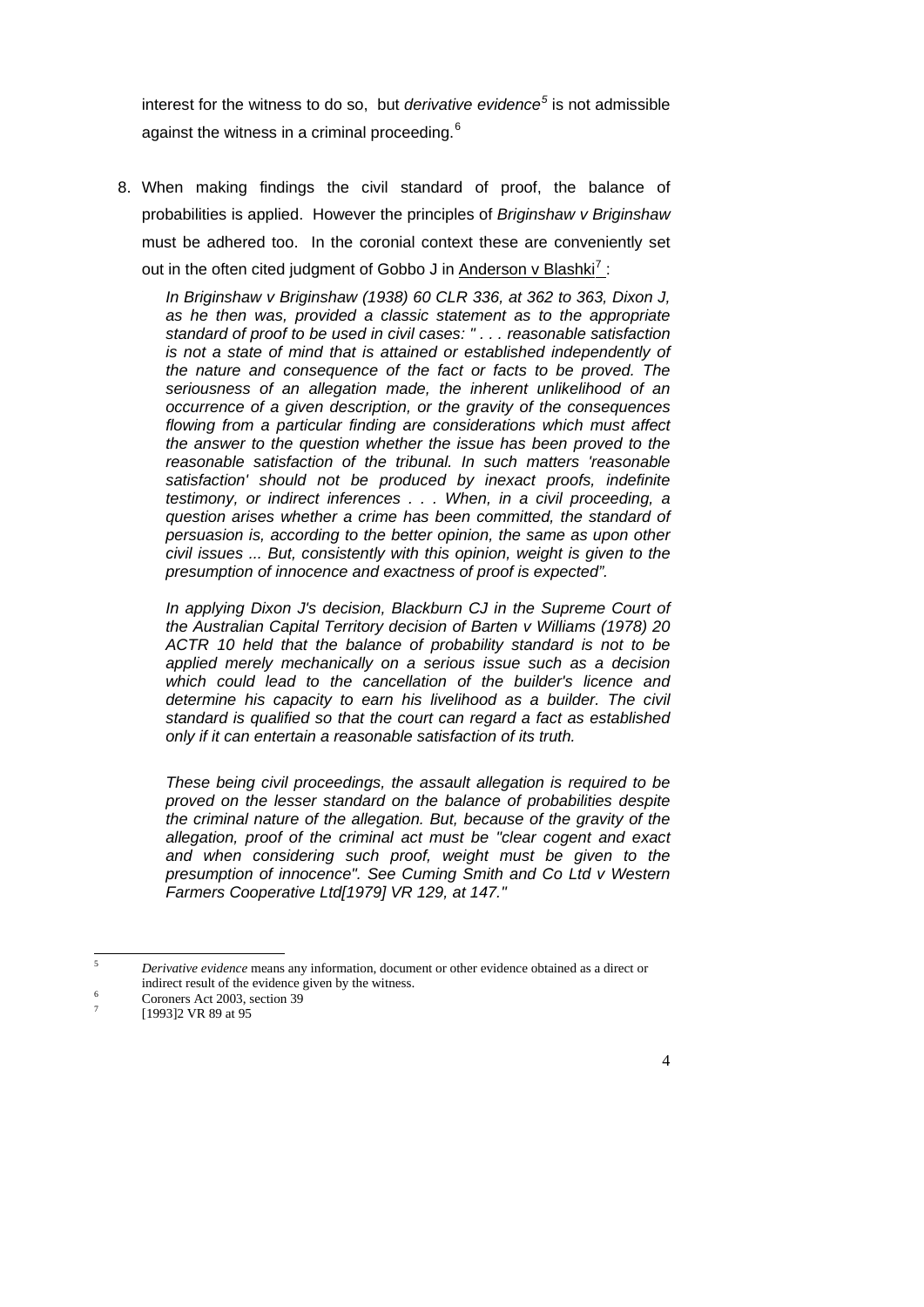# *THE INVESTIGATION*

- 9. On the 10 December 2003 officers of the Queensland Police Service and Workplace Health and Safety attended the scene of Mr. Lang's death. Photographs were taken of the scene. Arrangements were made for a professional structural engineer, Rod Prove, to come to the scene and inspect the headstock of the pedestrian bridge. Later concrete samples were taken from the headstock.
- 10. Malcolm Savage, Principal Inspector for the Brisbane South Coast Region, then interviewed relevant parties and took statements. Principal Inspector Savage closely cooperated with the police investigation of Senior Constable Graham Anderson. I have been provided with a report from Principal Inspector Savage and a supplementary report from the investigating police officer, Senior Constable Anderson of the Gold Coast Accident Investigation Squad and I am satisfied that a thorough investigation of the incident took place.
- 11. As a result of the investigation by Workplace Health and Safety Rebmik Contractors Pty Ltd (hereafter referred to as Rebmik) and Roger Kimber, a Director of Rebmik, were prosecuted under the Workplace Health and Safety Act 1995 for failures in their obligations under s. 28 of that Act. They pleaded guilty and were sentenced on 16 November 2005. The sentencing remarks of Magistrate Chilcott were tendered as an exhibit in the inquest.

#### *THE INQUEST EVIDENCE*

12. Michael Charles Lang was born on 29 March 1962. He was 41 years of age when he died. For the previous six years he had worked for Earthfleet<sup>[8](#page-4-0)</sup> as an owner/ backhoe operator. He also had the opportunity to work as a contractor independent of Earthfleet.

<span id="page-4-0"></span><sup>-</sup>8 Trading name of Mainflag Pty Ltd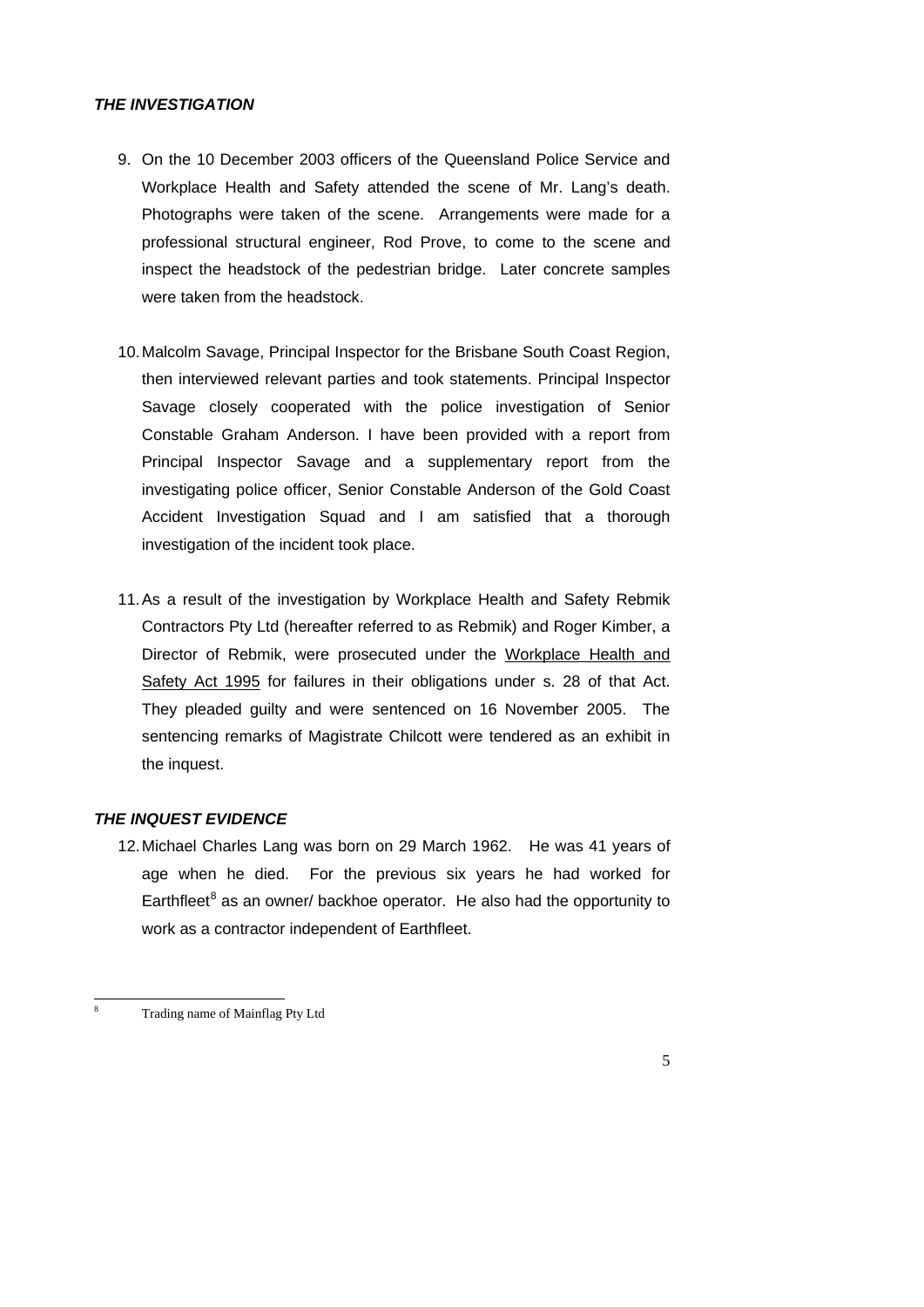- 13. Earthfleet's <sup>[9](#page-5-0)</sup> undertaking is the hiring out of the services of plant operators and their machinery. Essentially, Earthfleet acts as a booking agent and collects payment from those hiring Earthfleet operators. Earthfleet operators were responsible for their own taxation and insurance arrangements. Earthfleet does not assess jobs but rather supplies the requirements of the client.
- 14. Mr Lang was described by Paul Kuhemann, General Manager of Earthfleet on the Gold Coast as

 "*a very competent operator and fastidious about doing the job right the first time. I never received any adverse comments about his behaviour or work performance"* 

- 15. Ms Blackmore, Mr Lang's partner of twenty years, worked in partnership with him in his business. She stated<sup>[10](#page-5-1)</sup> that Mr Lang was very fastidious about his machine and spent a lot of time maintaining it in top condition. Mr Lang was also very happy working for Earthfleet.
- 16. In December 2003 Earthfleet received a request from Roger Kimber (from Rebmik) for a "*5-7 tonne excavator with a rock breaker"*. As no excavator was available Mr Kimber approved, on 9 December 2003, a backhoe in place of an excavator. Michael Lang was assigned to go to the site on 10 December 2003
- 17. Rebmik were involved in demolition work at the "Air on Broadbeach" construction site<sup>11</sup>. Barclay Mowlem Construction Limited<sup>12</sup> (referred to as "Barclay Mowlem") was the principal contractor undertaking the construction work at "Air on Broadbeach". This was a very large project that included the installation of new footings and lift core system through the existing structure from basement to level four, the construction of a thirty-three storey level apartment building above the existing level four

<sup>-&</sup>lt;br>9  $\frac{9}{10}$  Statement of Paul Jason KUHNEMANN

<sup>&</sup>lt;sup>10</sup> Debbie Lee-ann Blackmore statement dated  $28/1/04$ <br>Experience in the "Ossis on Broadbasch" Shore

<sup>&</sup>lt;sup>11</sup> Formerly known as the "Oasis on Broadbeach" Shopping centre.<br> $\frac{12}{2}$ 

<span id="page-5-3"></span><span id="page-5-2"></span><span id="page-5-1"></span><span id="page-5-0"></span>Now known as Laing O'Rourke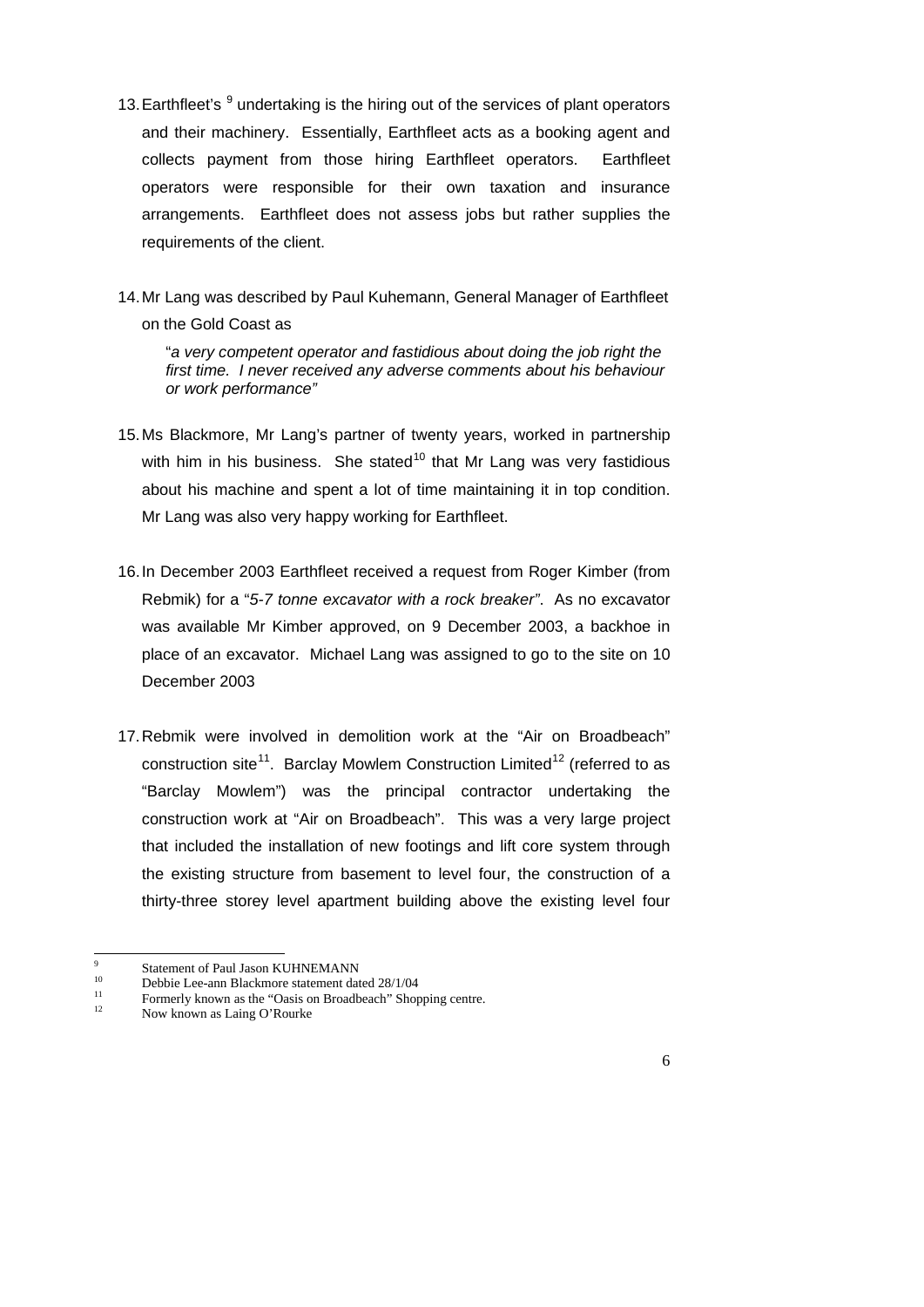and the demolition of the existing pedestrian footbridge.<sup>13</sup> The demolition work with respect to that bridge was sub-contracted to Rebmik.

- 18. Barclay Mowlem made the determination that Rebmik was an appropriate sub-contractor by assessment list that looked at similar projects completed recently, price and their capacity to due the job (i.e. appropriately licensed). In the case of Rebmik Mike Colahan<sup>14</sup> stated that the prior demolition experience included Pacific Fair, the Mater Hospital and Forbes House. Mr. Colahan had not worked with Rebmik previously and there is no evidence that there was any further investigation of Rebmik's capacity beyond accepting that they were competent and licensed to undertake the demolition work. Mr Kimber, a Director of Rebmik.<sup>15</sup> testified that he held a business demolition license. He also testified to doing two demolitions of foot bridges (across the main roads) during the refurbishment of the Mater Childrens Hospital. He further added that these demolitions were similar to the demolition of the pedestrian footbridge at Broadbeach.<sup>[16](#page-6-3)</sup>
- 19. Once Rebmik were contracted the responsibility for assessing whether their particular work plan meets appropriate industry standards rests with the project safety officers and the site manager. In this case the site manager was Bob Markey. Bob Markey was provided work method statement as to what work Rebmik was going to do but stated that Barclay Mowlam had no control over how the work was done.<sup>[17](#page-6-4)</sup>
- 20. Andrew Campbell, a Workplace Health and Safety Officer with Barclay Mowlam, went through with Rebmik the process of the demolition of the bridge. From his statement it is apparent that he said he would not dictate how the demolition was conducted as they were competent people who

<sup>14</sup> Senior Project Manager, Barclay Mowlam<br><sup>15</sup> Mr Kimber was required to give evidence

 $13$  $13$  Statement Mike Colahan.

<sup>15</sup> Mr Kimber was required to give evidence that would tend to incriminate the witness as I was satisfied that it was in the public interest for the witness to do so. That public interest being the need to establish the underlying causes of Mr Lang's death to try and prevent future deaths.<br>Transcript p. 69<br> $\frac{17}{17}$ 

<span id="page-6-4"></span><span id="page-6-3"></span><span id="page-6-2"></span><span id="page-6-1"></span><span id="page-6-0"></span>Statement dated 8 June 2004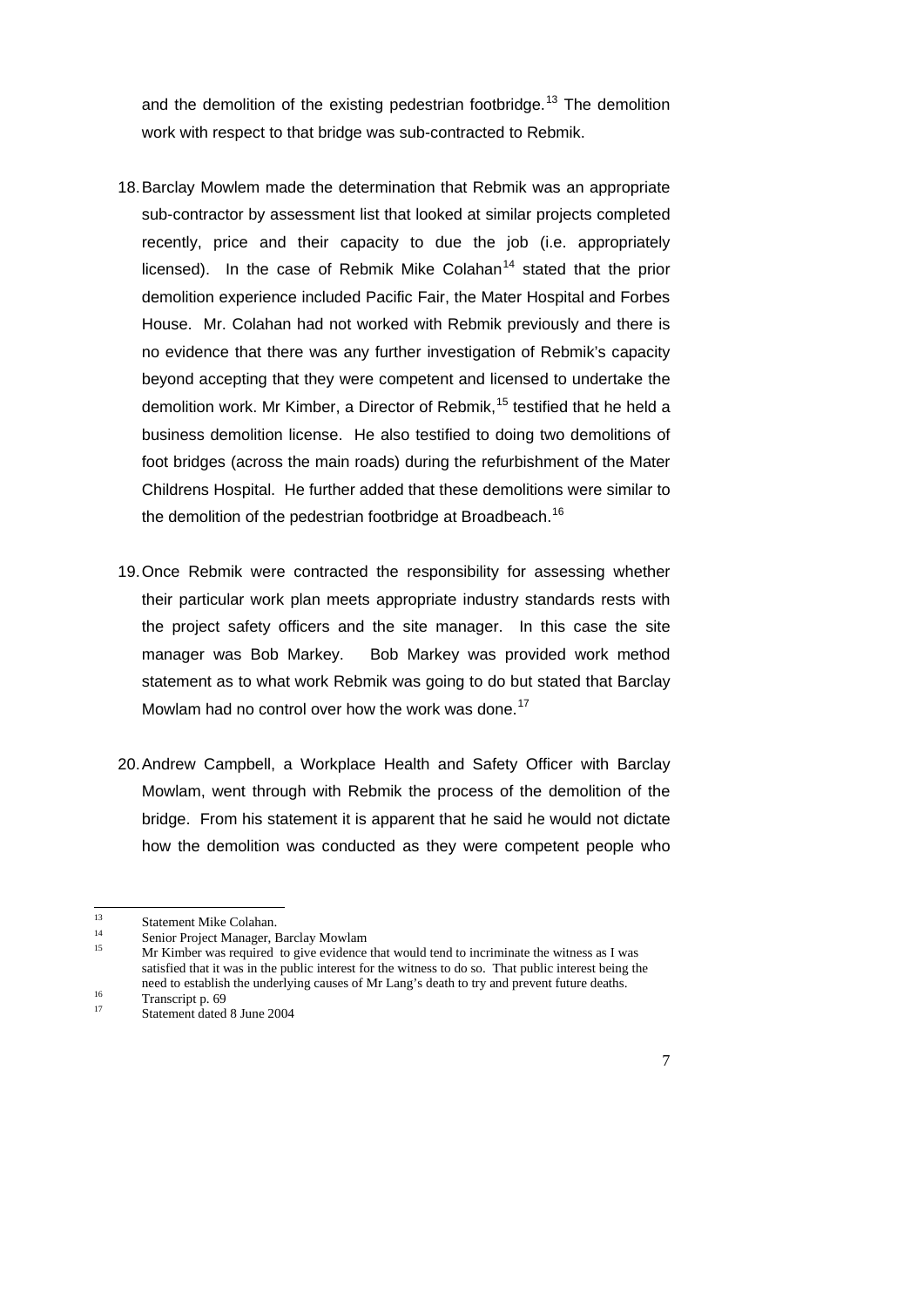had done it before. He focused on the 'safety aspect' such as working from heights.

- 21. As will be discussed later in these findings Rebmik's actual demolition work resulted in the removal of the top reinforcing bars on headstock number two of the pedestrian bridge. This meant that on 10 December 2003, before work commenced, the pedestrian bridge was already an "*unsafe brittle structure*".[18](#page-7-0)
- 22. Turning then to the events of 10 December 2003.
- 23. The specific task of Rebmik on this day was to remove the remaining beams of the footbridge. There were no Barclay Mowlem personnel on site. This was because on this day there was to be installed structural steel over the existing atrium on level four of the shopping centre. What was supposed to happen on 10 December 2003 is set out in the work method statement of 10 December 2003:<sup>19</sup>

# **Day 1 10 December 2003**

- 1. Establish road closure as detailed under previous statement.
- 2. Set up crane refer Hanchard Cranes JSA.
- 3. Take Load of beam 1 (southern beam), (approximate load of 20 Tonnes) by way of slinging beam with chains passed though previously drilled core holes. Access by dogman to be way of cherry picker.
- 4. Ensure there are no unauthorised personnel within zone, (anyone without an approved reflective vest).
- 5. Lift beam, slew within zone and lower to car park.
- 6. Check for loose debris at column heads and stair
- 7. Repeat items  $3 6$  for all beams
- 8. Clean area
- 9. Remove cranes

<span id="page-7-1"></span><span id="page-7-0"></span> $\overline{18}$ 

Statement and report Prove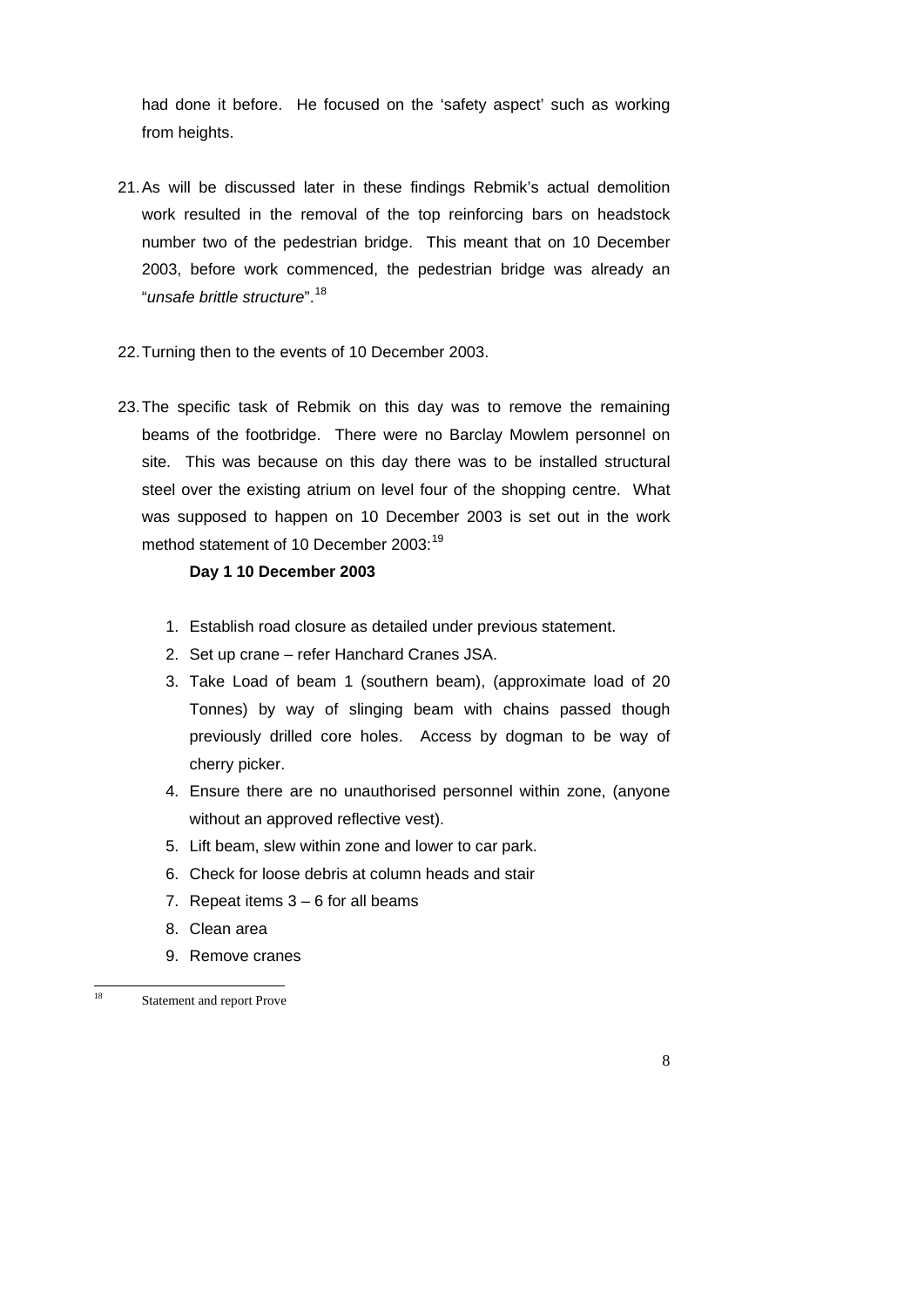10. Reopen roads

- 24. However, as will be seen the work required on 10 December 2003 was more complex then that portrayed in the statement.
- 25. Rebmik employees on site included Roger Kimber, Anthony Whittaker, Charles and Coby Roles, Ian Haywood and Troy Yorsten. In addition to Rebmik employees there were employees from Hanchard Crane Hire who were to assist with lifting large concrete beams from the walkway. From Hanchards' were Craig Young, Chris Pinel (the crane operator) and Tim Collins. There was of course also the deceased, Michael Lang, from **Earthfleet**
- 26. All those on-site on 10 December 2003 signed the work method statement<sup>[20](#page-8-0)</sup> that was noted to have been prepared by Roger Kimber. Mr Kimber sets out the strategy of what should have occurred on 10 December  $2003:^{21}$  $2003:^{21}$  $2003:^{21}$

*The strategy on the second half of it was to remove the wearing slab on top; locate the holding pins, core drill the holding pins to release the beams, because the pins are customed (sic) to the head stock. We saw-cut the slab into five – back into the five beams, because there's five beams sitting there. They lay a wearing slab over the top. So them – one third in to the beam, from either end, to loop the chains around. Lift the chains up, - and lift the beams up. If the bond break – doesn't break, just tap underneath it* 

- 27. Anthony Whittaker and Roger Kimber directed the work.
- 28. While the work method statements refer to men in cherry pickers Craig Young from Hanchards, in his statement, describes the method that was actually settled upon to haul the beams away:

*..it would be easier for us to sling the beams from the top. That meant that we could use the existing handrail of the footbridge. We would then hook our safety lanion to the rail so we could safely work on the top of the beams.* 

 $\frac{19}{20}$  Exhibit 18

 $\frac{20}{21}$  Exhibit 18

<span id="page-8-1"></span><span id="page-8-0"></span>Transcript p. 70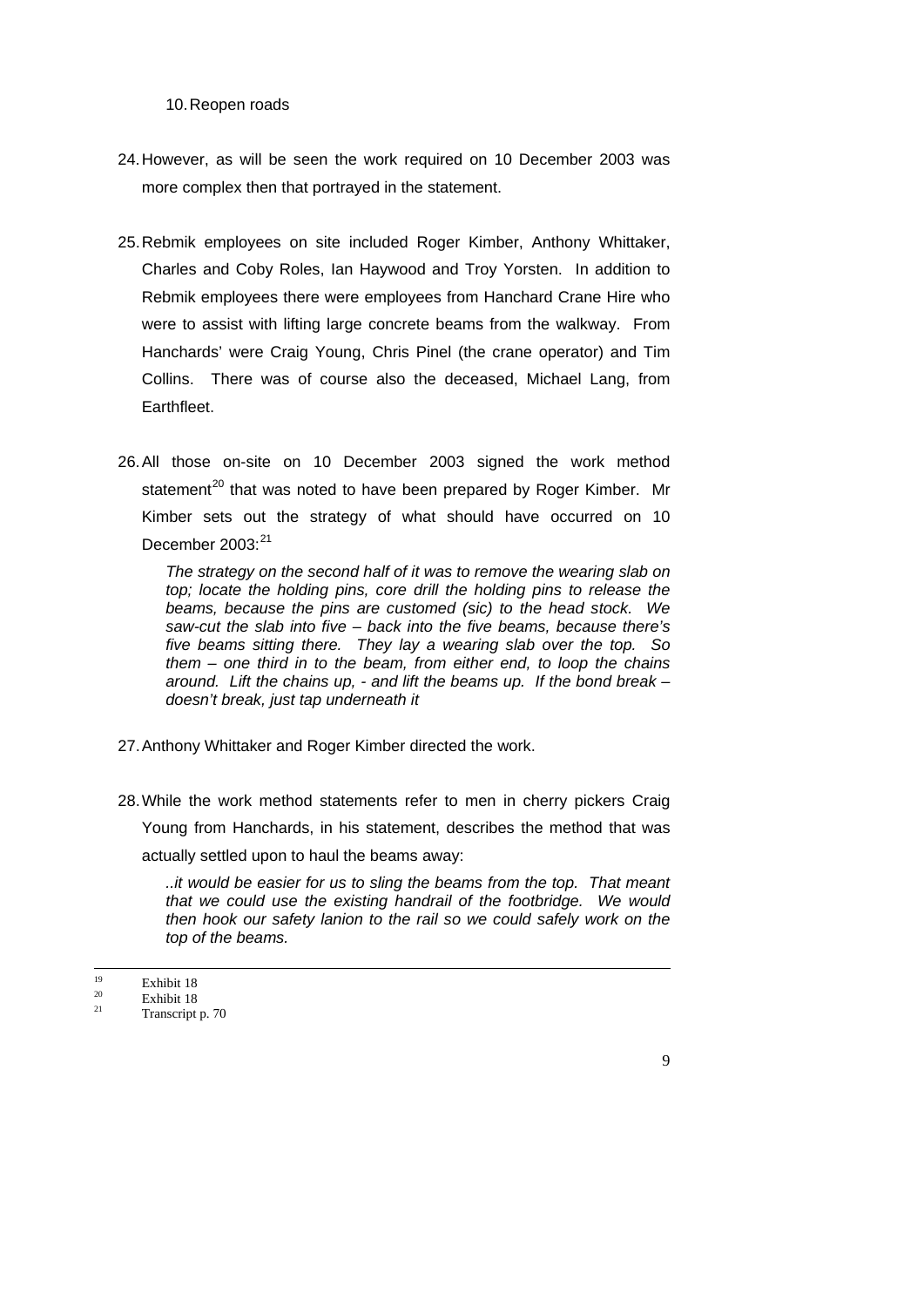*We would then tie a rope to the chain and then drop the rope through some predrilled holes between the beams. It meant that someone had to be underneath the beams as the rope and chain dropped through and they would throw the rope back up to us. We then pulled the chain up to make a sling around the beam.* 

- 29. Mr Whittaker explains in his evidence<sup>[22](#page-9-0)</sup> that part of the reason for the presence of Mr Lang's backhoe and the excavator was to assist in removing the beams. Previous experience had indicated that there had been some difficulty in simply lifting the beam straight off. Rather these beams needed a 'small tap' to break the seals. The small tap came from the backhoe with a rock breaker (operated by Mr Lang) and an excavator operated by Mr Haywood. Their machines were situated to permit them to use the extendable arms to reach the beams.
- 30. Ian Haywood, the operator of the excavator, gave a statement describing what was involved in breaking the seals:

*The two dog men then hooked chains around the first beam and the crane took up its weight. The crane driver has a gauge in the crane that tells him how much weight he has on the chain, so he knows when he has the beam fully supported. He usually takes the weight of the beam and then a little bit more.* 

*The dog men then moved clear of the work and then Michael and I were given the signal from the foreman to start breaking up the putty. When I say 'dogmen' I refer to the two men whose job it is to hook up the chains onto the crane.* 

*It only took about half a dozen hits with the jack hammer to break the putty from around the pins in the beam. When the putty is released, the beam jumps up about 50 mm or so because of the crane taking up the weight. Once the beam was released, the crane moved it away from us and put it down in an area of the Kurrawa Surf club car park that was fenced off. The crane then moved into position over the next beam and we did the same thing again. The second beam seemed to release just as easily as the first.* 

*The dog men then hooked up the third beam, which was the one that was originally in the centre of the five beams. We were then* 

<span id="page-9-0"></span> $\overline{\mathcal{D}}$ Transcript p 37 - 40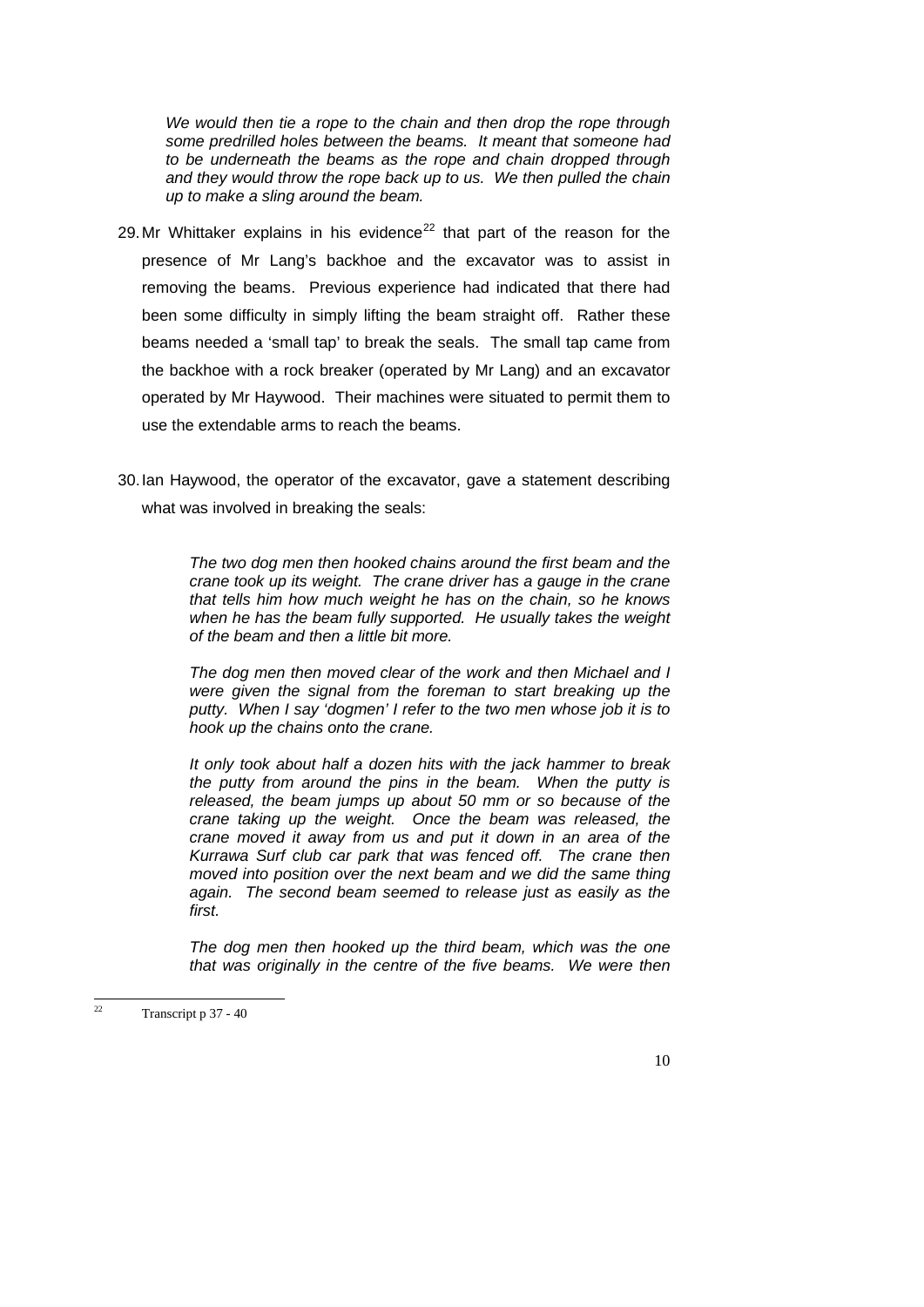*given the signal from Anthony to start jack hammering the putty on this beam. Everything was going fine with this beam also, we started jack hammering as normal and then I saw it 'pop up' like the first two beams.* 

*As it popped up the remaining two beams came down. I couldn't see what happened; I just saw something come down beside my machine. The first beam came down and hit the side of my machine and banged me over and then the second one came down and just crushed the roof of my machine. The two beams came down in quick succession; it was the first one and then the second one straight after.* 

- 31. The account of events is substantially corroborated by other witnesses. Hanchard's crane operator, Christopher Pinnel gave a statement describing Earthfleet contractors using their rock breaker attachments to break the grout to allow the crane to lift the beams free. He stated it took about 30 seconds to break the grout. The process was repeated successfully twice. On the third occasion both the backhoe and excavator drive chipped together on the beam. As the third beam became free the two remaining beams fell straight on the backhoe driver.
- 32. Mr Whittaker confirms that Mr Haywood was directly under the beam that the seal was broken upon. This was contrary, according to Mr Whittaker, to direction. Mr Lang was not directly under the beams but his backhoe cabin was crushed when the beams rolled outwards.
- 33. Photographs 3 and 13 tendered in the inquest show the catastrophic impact on the cabin area of the backhoe of the concrete beams. Doctor Milne, who provided the autopsy report noted:

*Post mortem examination showed relatively minor traumatic injuries only. There were several minor abrasions and lacerations on the limbs. Internal examination showed bilateral rib fractures. There were no*  injuries to any internal organs. There was no significant natural *disease. Significantly, there were multiple pinpoint (petechial) haemorrhages on the eyes and skin. These are non-specific, but are commonly seen in asphyxial deaths.* 

 *Toxicology showed no alcohol or drugs.* 

 *…*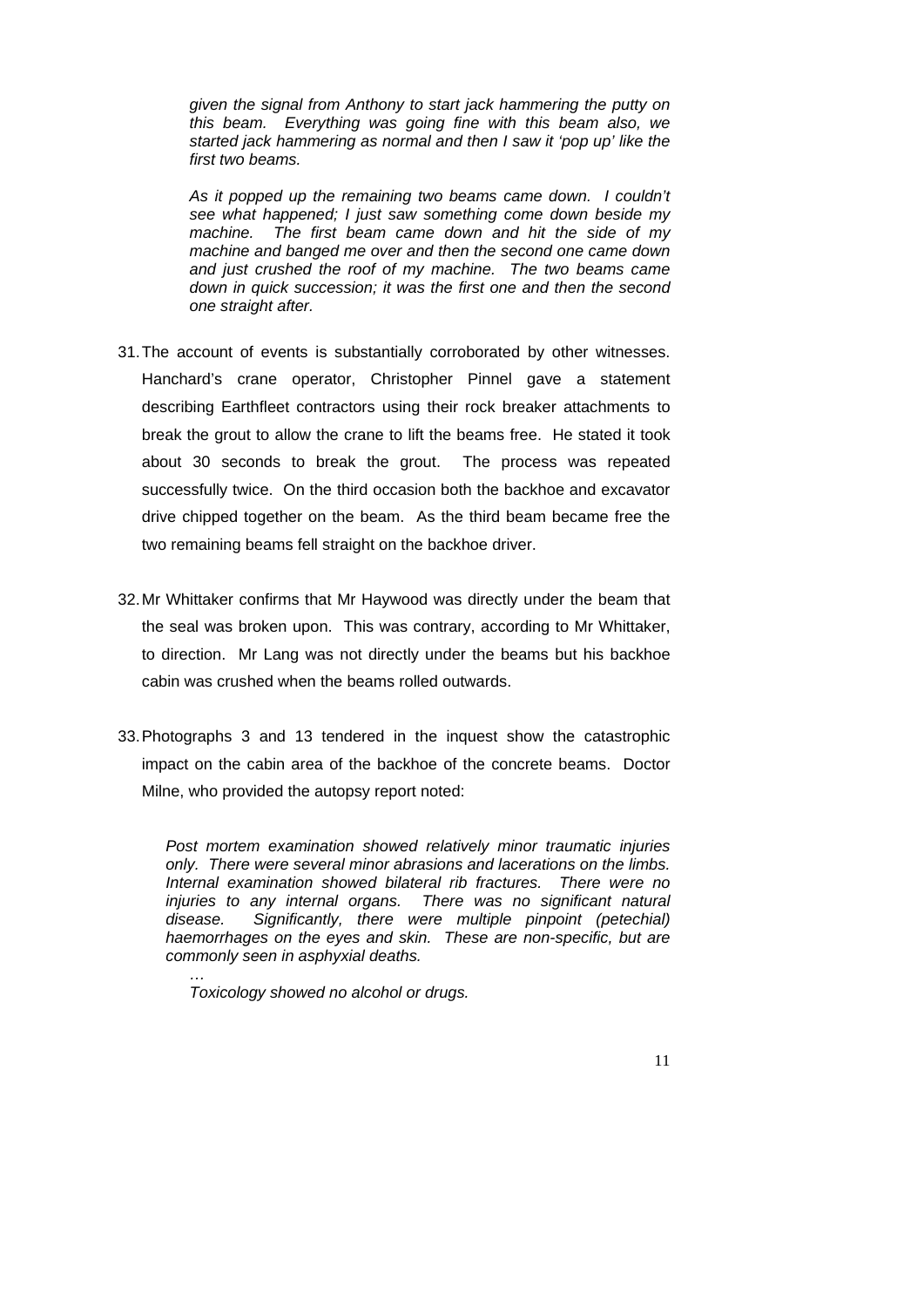*There were no traumatic injuries significant enough to directly cause death. There were several fractured ribs indicating pressure on the chest. The multiple petechial haemorrhages that were present are consistent with an asphyxial death, resulting from pressure on the chest resulting in an inability to breathe. This type of death is known as traumatic asphyxia.* 

## *FINDINGS REQUIRED BY S45 (2)*

- 34. As a result of considering all of the material contained in the exhibits and the evidence given by the witnesses, I make the following findings in accordance with my duties under s. 45 (2) of the Act:
	- Who the deceased person is: The deceased was Michael Charles Lang
	- How the person died: The narrative above sets out how Mr. Lang died. In summary, during the demolition of a pedestrian bridge the headstock failed and two large concrete beams fell onto the backhoe cabin where Mr Lang was located.
	- When the person died: He died at about 8am on 10 December 2003
	- Where the person died: Mr Lang died at the east side of Old Burleigh Road, Broadbeach
	- What caused the person to die: Traumatic asphyxia

#### **COMMENTS AND PREVENTIVE RECOMMENDATIONS**

- 35. Section 46, in so far as it is relevant to this matter, provides that a coroner may comment on anything connected with a death that relates to public health or safety or ways to prevent deaths from happening in similar circumstances in the future.
- 36. The narrative of the evidence resulting in the findings under s. 45(2) tells how Mr. Lang dies. It does not show what caused the beams to fall. It is knowing what led the beams to fall can there commence the process of prevention of future deaths.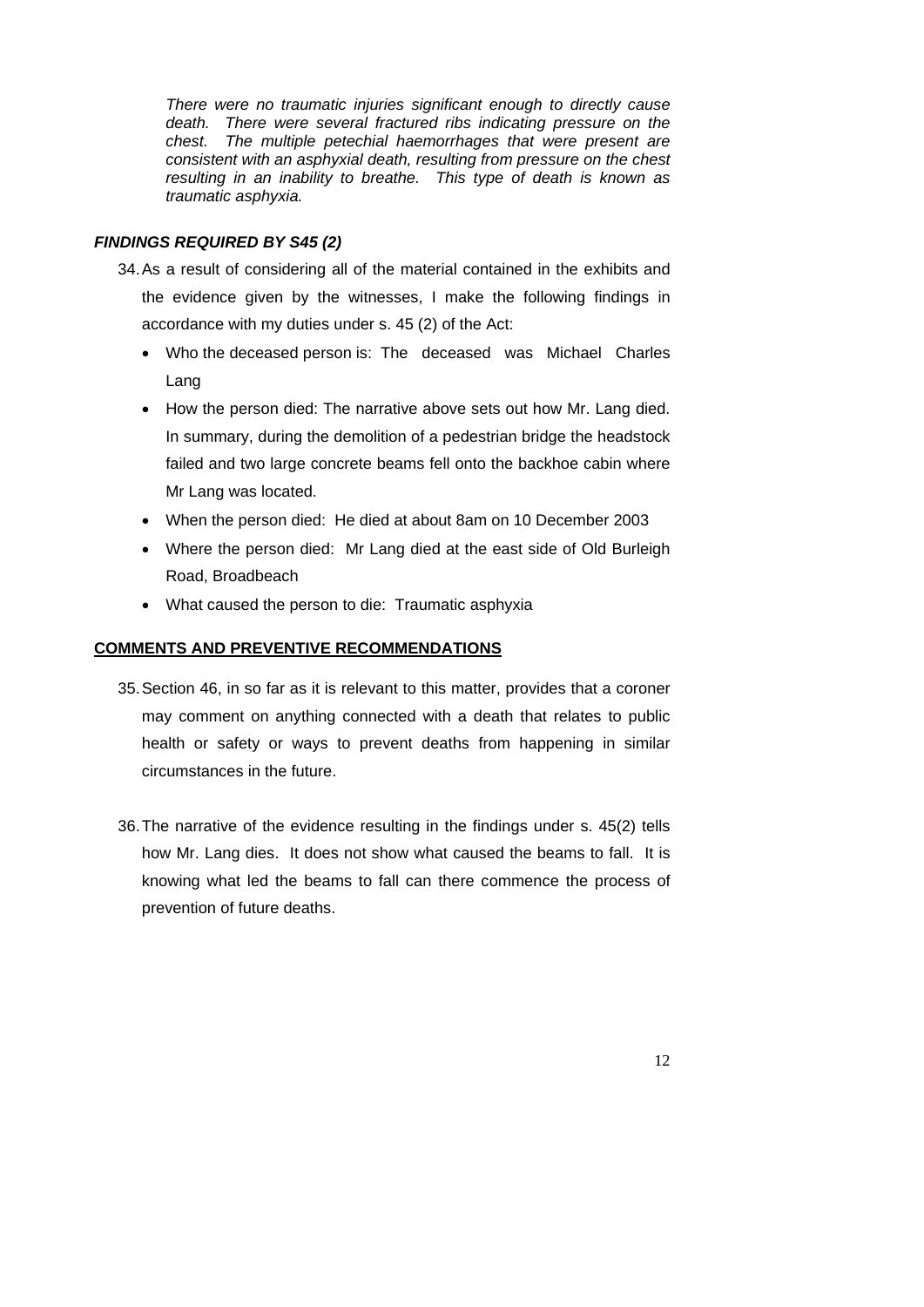#### *WHAT CAUSED THE BEAMS TO FALL?*

- 37. The pedestrian footbridge being demolished was designed and inspected by Robert Bird and Partners. Grant Weir, the Managing Director of Robert Bird and Partners provided a statement to Workplace Health and Safety Queensland investigators. Mr Weir also gave evidence at the inquest.  $23$ He stated that the structural design drawings show the bridge to be made of pre-cast decking units supported on cast in-situ headstock on reinforced concrete columns. No record of the final inspection of the bridge following construction was able to be located. However, Mr Weir stated that the structural engineer who carried out the inspection was a competent and thorough engineer who would have ensured that the bridge was constructed generally in accordance with the intent of the design. There was no evidence that in the 15 years following construction the pedestrian bridge had any structural defect.
- 38. This pedestrian bridge is of a very common type. Brian Whaley<sup>24</sup> testified:

*the footbridge is of generic design, using Queensland Transport bridge beams, which are laid on top of a T-shaped head stock…and once those beams are placed they have in situ concrete topping to bind them together. You probably see 5,000 bridges of similar construction in and around Australia.* 

39. Mr. Savage attended the site of the bridge after its failure and took some measurements of the actual bridge and the beams. The concrete beams sit on a corbel (support ledge) 500 mm in height and the remaining haunch of the headstock is approximately 590 – 600 mm which is the same depth as the bridge beams. A topping slab of approximately 110 mm was poured over the beams. The overall height of the headstock excluding the topping slab was approximately 1100 mm. Mr. Savage estimated the missing concrete would be measured at 400 – 420mm. The design drawings of the bridge show that removing this amount would mean the top tensile steel

 $\overline{2}$ Regrettably, Mr Weir's evidence and the evidence of two other witnesses was not transcribed due to problems with the digital recording. Despite their efforts the transcription staff experienced difficulties in the transcription. Reference to the contents of the witnesses evidence is thus from my notes. Where notes are relied upon I will indicate in my findings.

<span id="page-12-1"></span><span id="page-12-0"></span><sup>&</sup>lt;sup>24</sup> Consulting Engineer, at transcript p. 14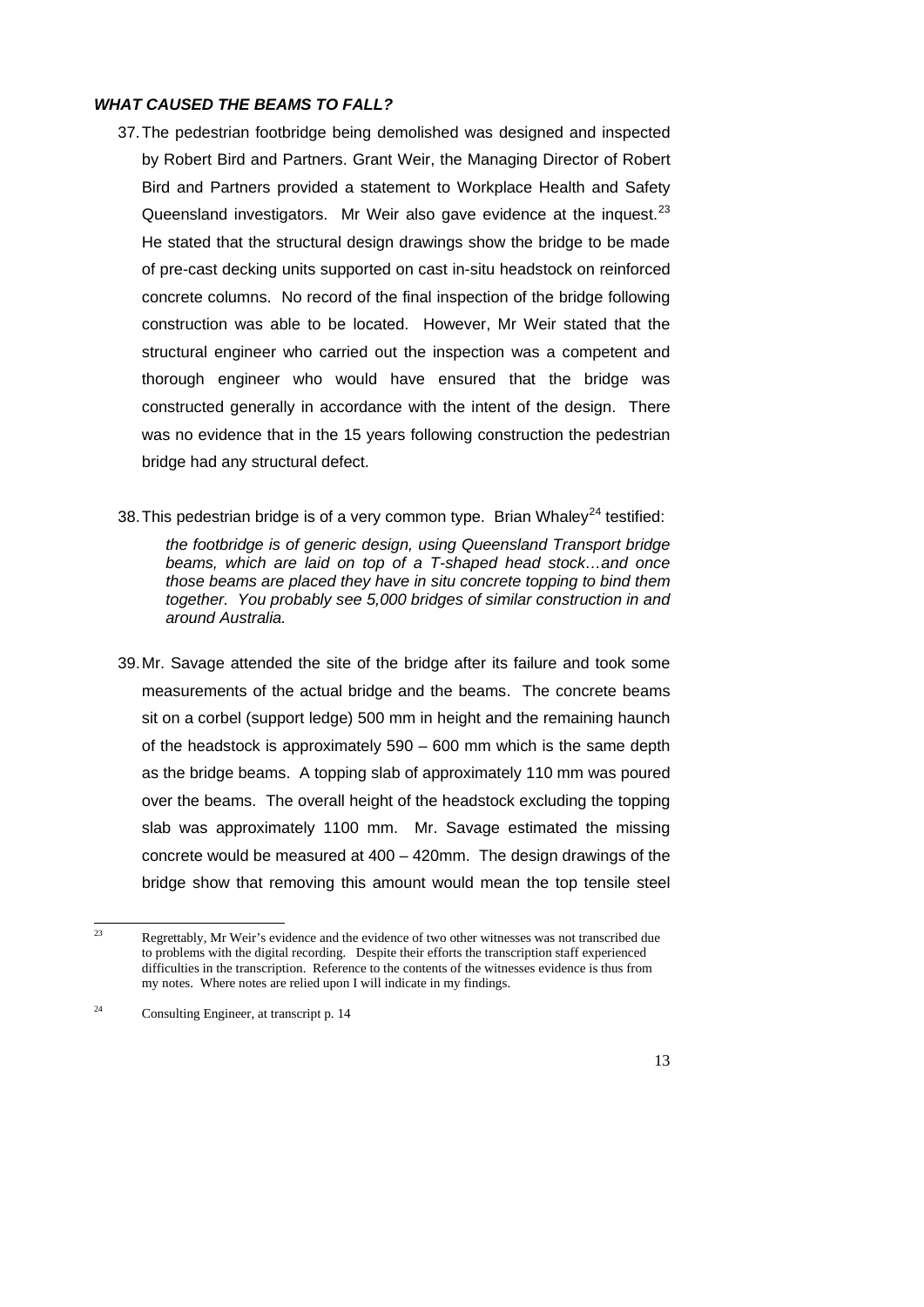reinforcement would have been removed leaving approximately 170 – 190 mm of concrete. Mr Savage tendered photographs attached to his report (photographs numbered 5, 6 and 7) showing the height of the missing concrete and cut tensile steel reinforcing. He also observed concrete rubble and steel reinforcement 'deformed reinforcing bars' with molten slag deposits scattered over stairs and on the ground around the site.<sup>[25](#page-13-0)</sup>

- 40. Consulting engineer with Barclay Mowlem, Brian Whaley observed the bridge after its failure and his observations were similar to those of Mr Savage. He noticed nothing unusual about the beam but observed that the top reinforcement, which held the headstock in place, had been removed.
- 41. The report of another structural engineer, Robert Prove,  $26$  explains the significance of Mr. Whally's observations and his own examination of the design drawings of the footbridge: $27$

## *Comments After Receiving Design Drawings of the Foot Bridge*

*ix) From the design drawings and the failed sections it appears that the headstock was constructed generally in accordance with the design drawings.* 

*x) From the dimensions on the design drawing it appears that approximately 500 mm of the top section of the headstock had been removed prior to the removal of the precast beams.* 

*xi) All the reinforcing steel in the headstock apart from two (2) Y12 trimmers was removed when the top section of the headstock was removed.* 

#### *Conclusions*

*1. It appears from the failed sections of the headstock that failure of the headstock was due to a bending failure in the concrete. The concrete section of the headstock failed in bending due to the removal of the main top reinforcing bars prior to the removal of the precast beams.* 

<sup>25</sup> <sup>25</sup> Coroners report p. 9 and 10 by Malcolm Savage.

<sup>&</sup>lt;sup>26</sup> Called in by Workplace Health and Safety Queensland investigators.

<span id="page-13-2"></span><span id="page-13-1"></span><span id="page-13-0"></span>Exhibit 15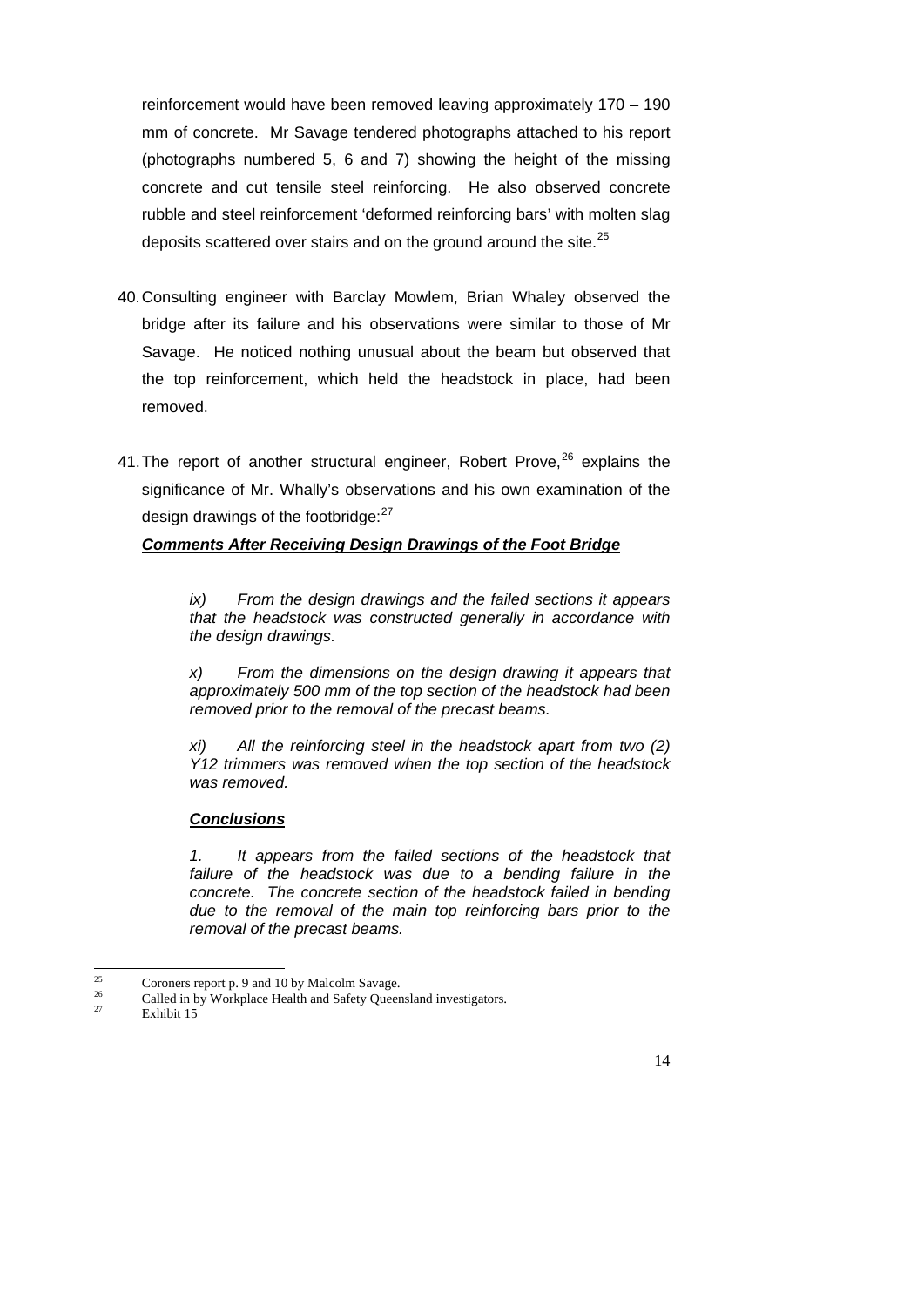*2. The failure in the headstock would have been an immediate brittle failure, i.e. the failure would have occurred without warning. Concrete is a particularly strong material in compression, but is particularly weak in tension, unless it is reinforced with steel. When unreinforced concrete fails, it fails in a brittle manner without warning as happened in this headstock. The removal of the top reinforcing steel at some time before the incident, meant that the headstock went from a safe ductile structure to an unsafe brittle structure.* 

 *3. The reason for the failure at the particular moment that it occurred was probably due to a number of circumstances such as the intense vibration from the jack hammers working below the headstock at the time and also from a probable outward force on the headstock from the middle beam being removed at the time of failure.* 

42. At the inquest Mr. Prove made it  $^{28}$  plain that had the top reinforcing still

been in place there would not have been a failure in the head stock. Mr.

Prove's conclusions are essentially supported by Mr. Whaley:<sup>[29](#page-14-1)</sup>

*So I could only surmise that the head stock was in its horizontal position when the – with no re-inforcement holding in place. All that was holding the head stock in position was the strength of the concrete which is very strong in compression, but not terribly strong in tension and that's why we put reinforcement in concrete to resist tension. So, it was sitting there and when - I can surmise – that the vibrations from the hammer at the other end of the beam were transmitted through the beam to the head stock, it cracked, fell over and the beam slid away onto the machine. But, obviously I wasn't there. But that's what I would surmise.* 

43. A third expert opinion, a report by Mr. Brown, was tendered by Mr. Zillman.

Mr. Brown, a Partner in Osborn Lane Consulting Engineers reported:<sup>[30](#page-14-2)</sup>

*It can be seen from the photographs that roughly 500mm depth of concrete was jack hammered off the top of the headstock arm that collapsed, so this member was originally 1300mm deep, and finished up 800mm deep. Whether it was reinforced according to the drawings is not relevant, because the top reinforcing was completely removed before the failure. This greatly weakened the headstock, and must be seen as a primary cause of failure. (dimensions are approximate)*.

 $28$  $\frac{28}{29}$  Transcript p. 29

 $\frac{29}{30}$  Transcript p. 16.

<span id="page-14-2"></span><span id="page-14-1"></span><span id="page-14-0"></span>Exhibit 14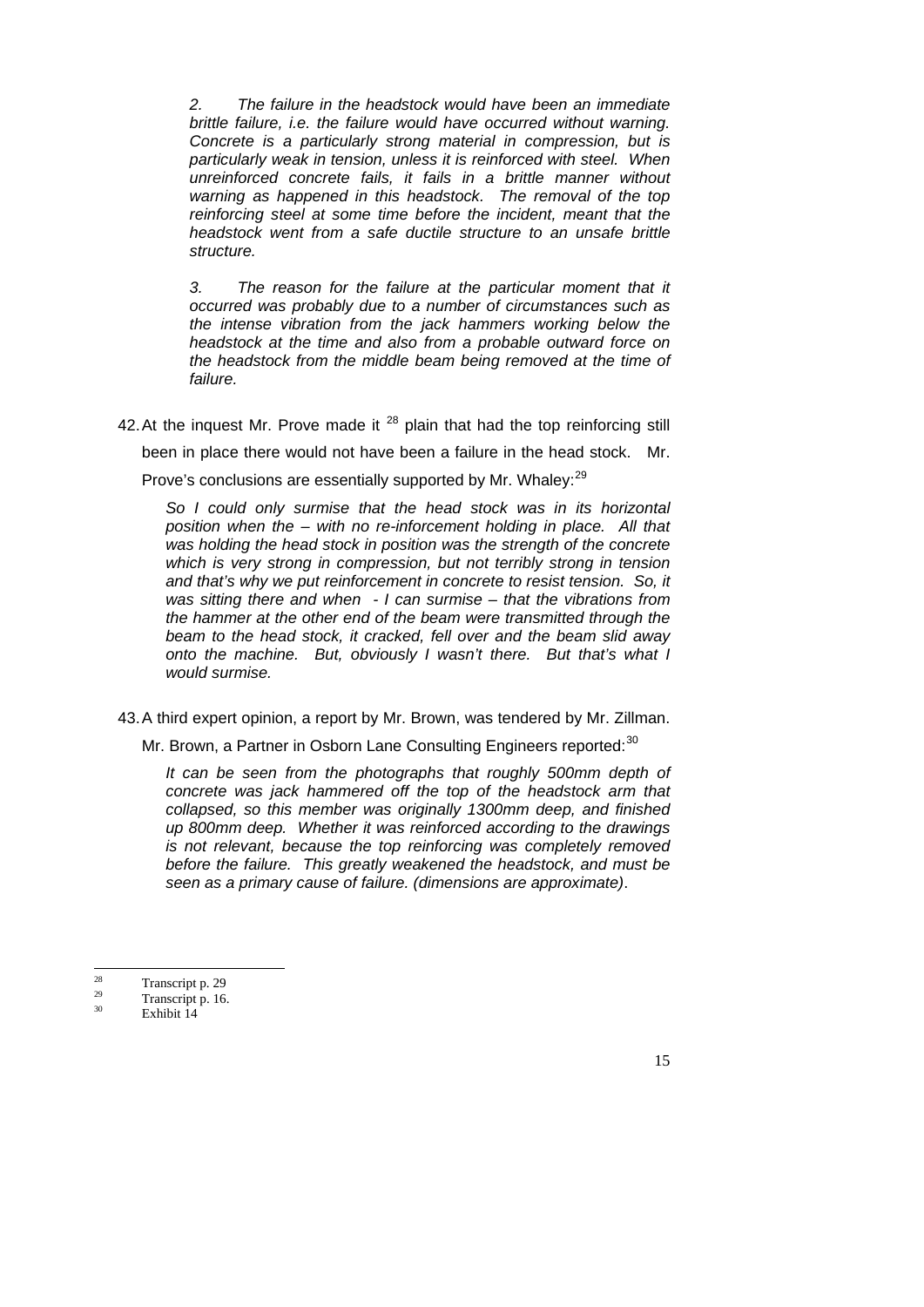- 44. Hence, the conclusion is inevitable that the removal of the reinforcement weakened the headstock and was the primary cause of the falling of the beams, and thus, the consequent death of Mr. Lang.
- 45. Mr Brown's report also makes some comments on the type of headstock he observed. While he emphasised that the headstock was not structurally inadequate he did note two features that he considered made it somewhat unusual:

*It has considerably less reinforcing than what is commonly seen in road and rail bridge headstocks. Also, all its flexural steel reinforcing was concentrated in the top of the headstock, whereas it is more common for half of it to be in the bottom, and some in the middle. Both these features made it far more dangerous to remove the top reinforcing than it would usually be.* 

46. To understand why the concrete reinforcement was removed from the headstock is thus necessary to consider whether the method of demolition used by Rebmik and how Rebmik conducted the demolition.

## *WAS THE METHOD OF DEMOLITION UNSAFE?*

- 47. The method for demolition of the bridge, as recorded in the work method statements and as apparently understood by Barclay Mowlam, was discussed with the Consulting engineer Brian Whaley. Mr. Whaley was not consulted at any time by Rebmik with respect to their demolition method or process. He was not employed or contracted by Rebmik to provide expert engineering advice. Nor was he engaged by Barclay Mowlam to review any of the sub contractors work method statements. Despite no official 'engagement' with the bridge demolition process Mr Whaley was consulted about some aspects of the demolition:
	- He was asked if the footbridge would support a five-ton excavator. He agreed that it would.
	- On another occasion Rebmik had removed one of the pre-cast concrete beams and when it was laid onto the road it rotated and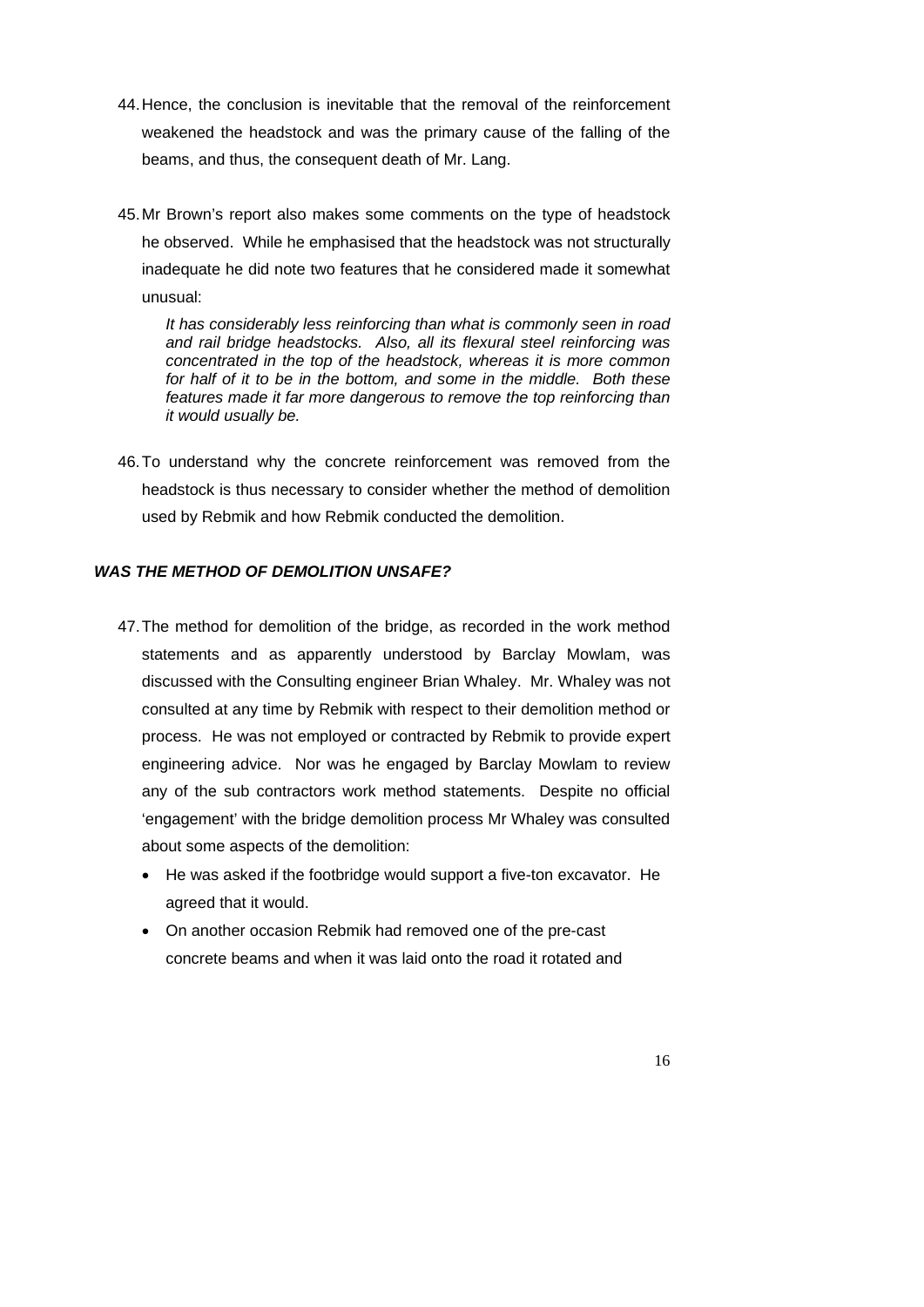cracked and Bob Markey (Site Manager) asked him to come and give advice on how its should be demolished.

48. These consultations indicate that Rebmik did not have ready access to expert engineering advice other then through Barclay Mowlam. Mr Kimber confirmed that no engineer's advice was sought in the demolition process except through Barclay Mowlam with respect to the excavator on the bridge.<sup>31</sup> However, Mr Whaley did have a conversation with Bob Markey as to the method to be employed by Rebmik and did not then, nor when he gave evidence, see anything particularly wrong with the method of demolition which was essentially the reverse of the construction process<sup>[32](#page-16-1)</sup>, only the execution of the method: 33

*Were you consulted with regards to the types of devices to use?-- As - I wasn't consulted in relation to specific method statement for demolition of the footbridge. As I previously stated, I had a discussion with Bob Markey.*

 … *And his explanation to me was that the - they would saw cut the bridge along the lines of the joints of the pre-cast beams. So, essentially separate the bridge into five pre-cast elements, break away the concrete topping and lower core to where the bridge lands on the head stock to release a pin, which was a temporarily - temporarily locating device and then lift the beams back using a crane, which is a perfectly sensible method of removal. It's essentially the reverse of the method of construction.* 

*… Were you consulted, or did you provide advice with regards to how much of that reinforcing concrete around those pins would be an appropriate amount to remove?-- No. As I said the reference was made*  to the topping, not to the head stock and the topping is the part of the *concrete which covers the beam and the pin. So, that's the area you need to break up.* 

 *That's the area. And from your observations of attending that site, sir, are you able to tell the Court how much originally of that topping was there?-- Well, looking at this photograph again, the topping and the main section of the head stock concrete beam had been removed, so, they've gone way beyond removing the topping locally to get at the pins.* 

 $31$  $\frac{31}{32}$  Transcript p. 65.

 $\frac{32}{33}$  Transcript p. 25

<span id="page-16-2"></span><span id="page-16-1"></span><span id="page-16-0"></span>Transcript p. 18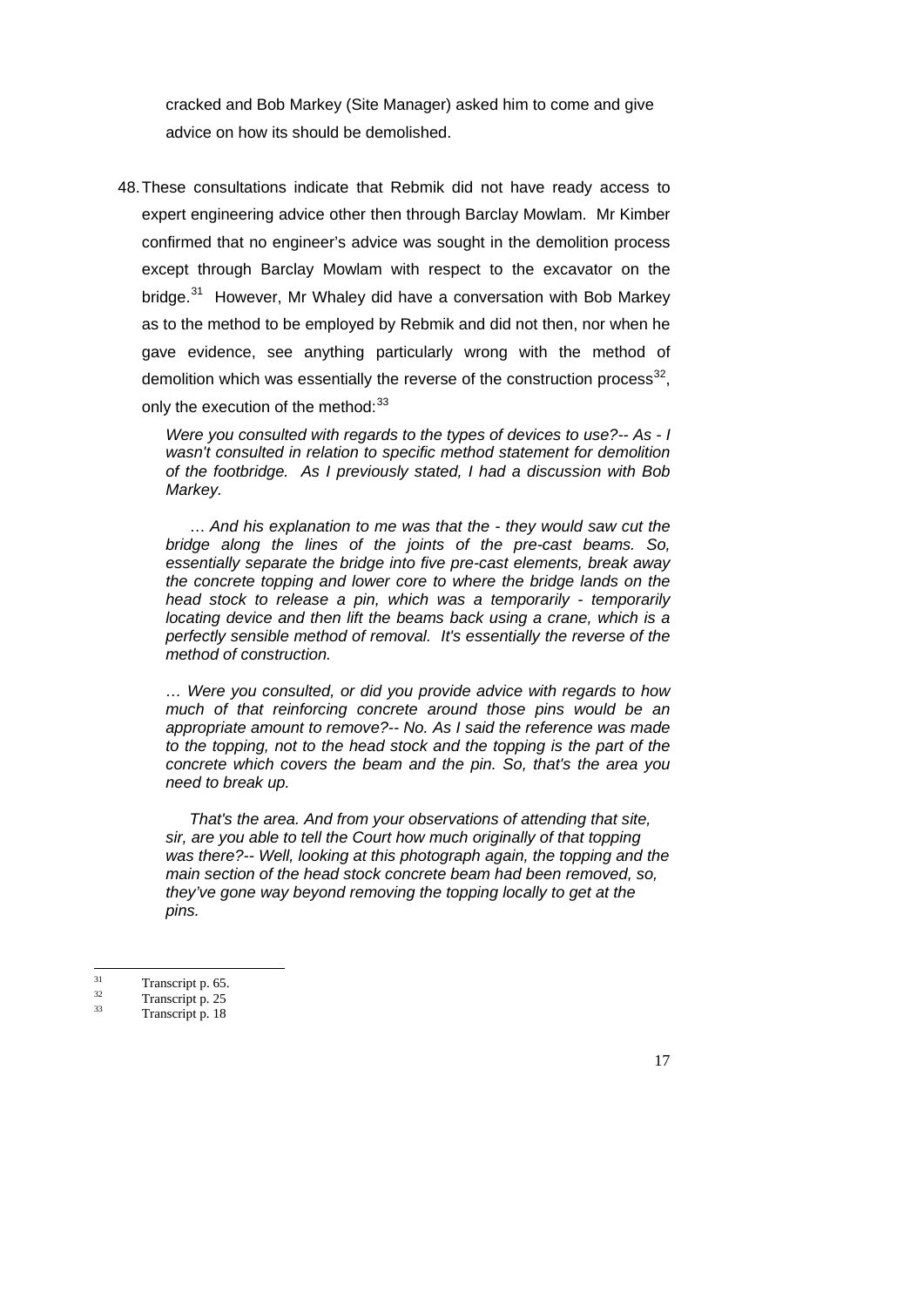- 49. Peter Brown's written opinion  $34$  echoes Mr. Whaley's opinion that while Rebmik's overall approach was reasonable, the removal of so much concrete from the top of the headstock was not a good idea and he would not have recommended it.
- 50. On the evidence then the method and theory of demolition employed by Rebmik was not intrinsically wrong. However, issues are clearly raised as to how Rebmik and its employees then carried out the demolition and why existing safety measures did not prevent the death of Mr Lang.

# **WHY DIDN'T THE WELL ESTABLISHED PROCESSES OF REVIEWING AND MONITORING WORKPLANS PREVENT THESE EVENTS?**

51. Australian Standard AS 2601-2001 ("the Standard")<sup>[35](#page-17-1)</sup> sets out the standards for demolition of structures. The existence of a standard, albeit not the revised standard in place at the time of the demolition was known to Mr Kimber.<sup>[36](#page-17-2)</sup> The standard requires the preparation of a work plan that included documentation of the process including *details of protective measures, including overhead protection and scaffolding required by Clauses 1.5 and 1.7.* The standard requires the work in accordance with the work plans to be executed by competent persons (clause 2.5) and at all times supervised by a competent person (clause 3.1.1). Unsurprisingly the standard requires that the *structure to be demolished and all its components shall be maintained in a stable and safe condition at all stages of the demolition work.* The standard also gives sound guidance in developing demolition procedures:

> *Unlike most industries, demolition is an occupation where the people working within it are unlikely to encounter the same procedures from one job to another. Every demolition project is unique and, as such, requires a unique approach to planning and execution.*

- $rac{35}{36}$  Exhibit 11
- <span id="page-17-2"></span><span id="page-17-1"></span><span id="page-17-0"></span>Transcript p. 69

 $34$  $rac{34}{35}$  Exhibit 14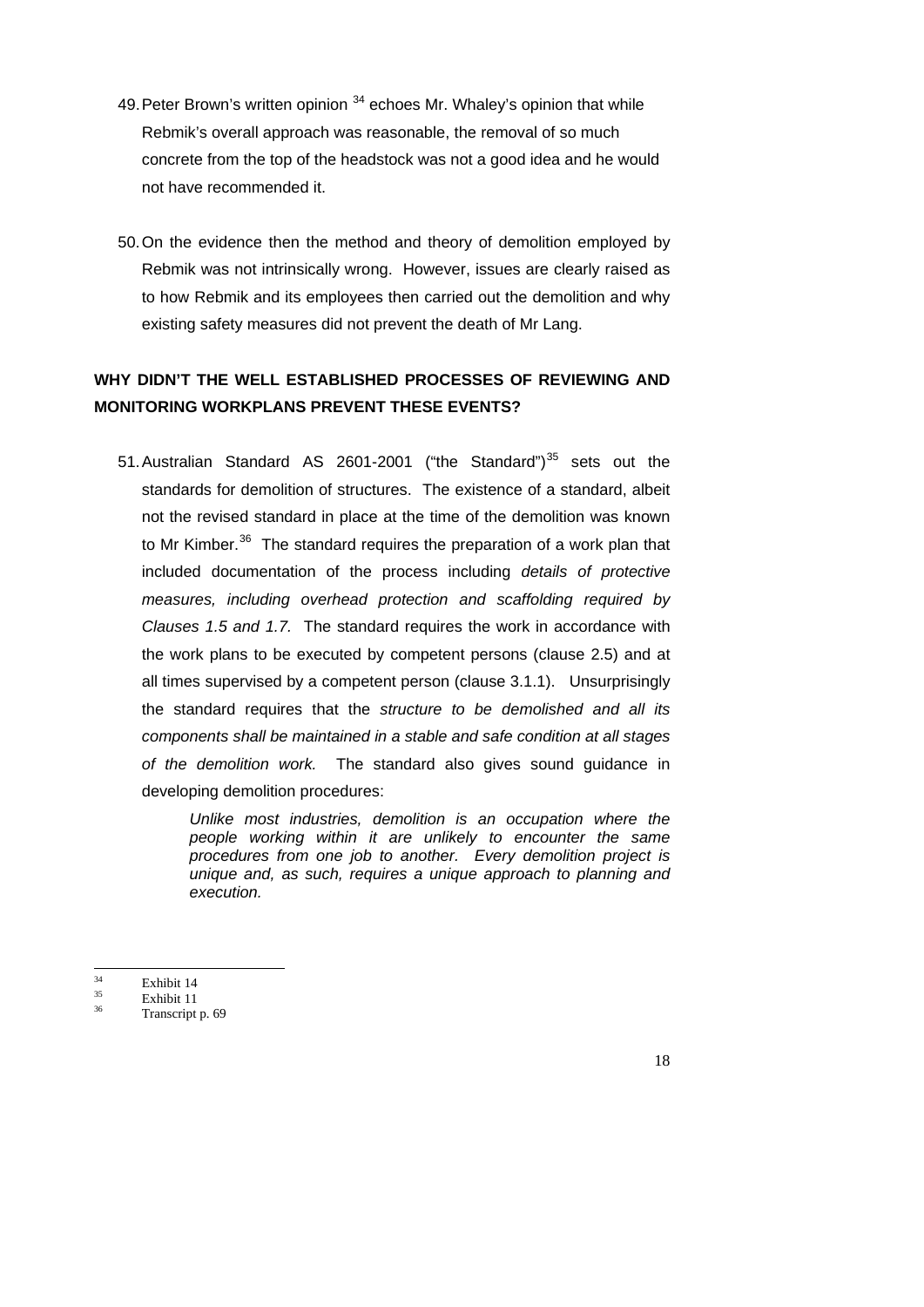- 52. As already discussed the theory of Rebmik's demolition was sound. However, the execution of the process was not. While there was cursory approval from Barclay Mowlam's engineer as to the actual process of demolition there was no monitoring of how Rebmik actually executed the demolition.
- 53. Rebmik did submit safe work method statements a couple of days before hand to get a perusal. Approval came back verbally. However, a perusal of the work statements demonstrates that they are of a most general kind with little information as to how the demolition is to be carried out. Indeed, if Rebmik diverged from their work plans there was no mechanism to highlight the divergence unless some site personnel happened to notice the change. For example, the change on 10 December 2003 from using a cherry picker to dogmen actually on the structure is one example of a revision of a workplan.
- 54. The work safety documents of 1 August 2003 and 12 August 2003 provide a good example of this divergence between general descriptive processes and what actually took place in the demolition. The brief description of the work to be undertaken is respectively "*to jackhammer down maximum 700mm to locate beam ends"* and "*saw cut between beams length of bridge core hole between ends of bridge beams"*. Again the job safety analysis of 20 November 2003 has a brief description of the work to be undertaken:

*Rock breaker or K27 Excavator to jackhammer mass concrete at beam ends* 

*Key safety issues to be managed and key safety controls to be implemented* 

*Falling debri (sic) – Full road closure and exclusion zone spotters Fall from heights existing balustrading to remain Safety harness when needed Noise – hearing protection to be worn while hammering Unauthorised persons – haz-mesh – ATF – plastic barriers Rebmik personnel to wear reflective mesh.*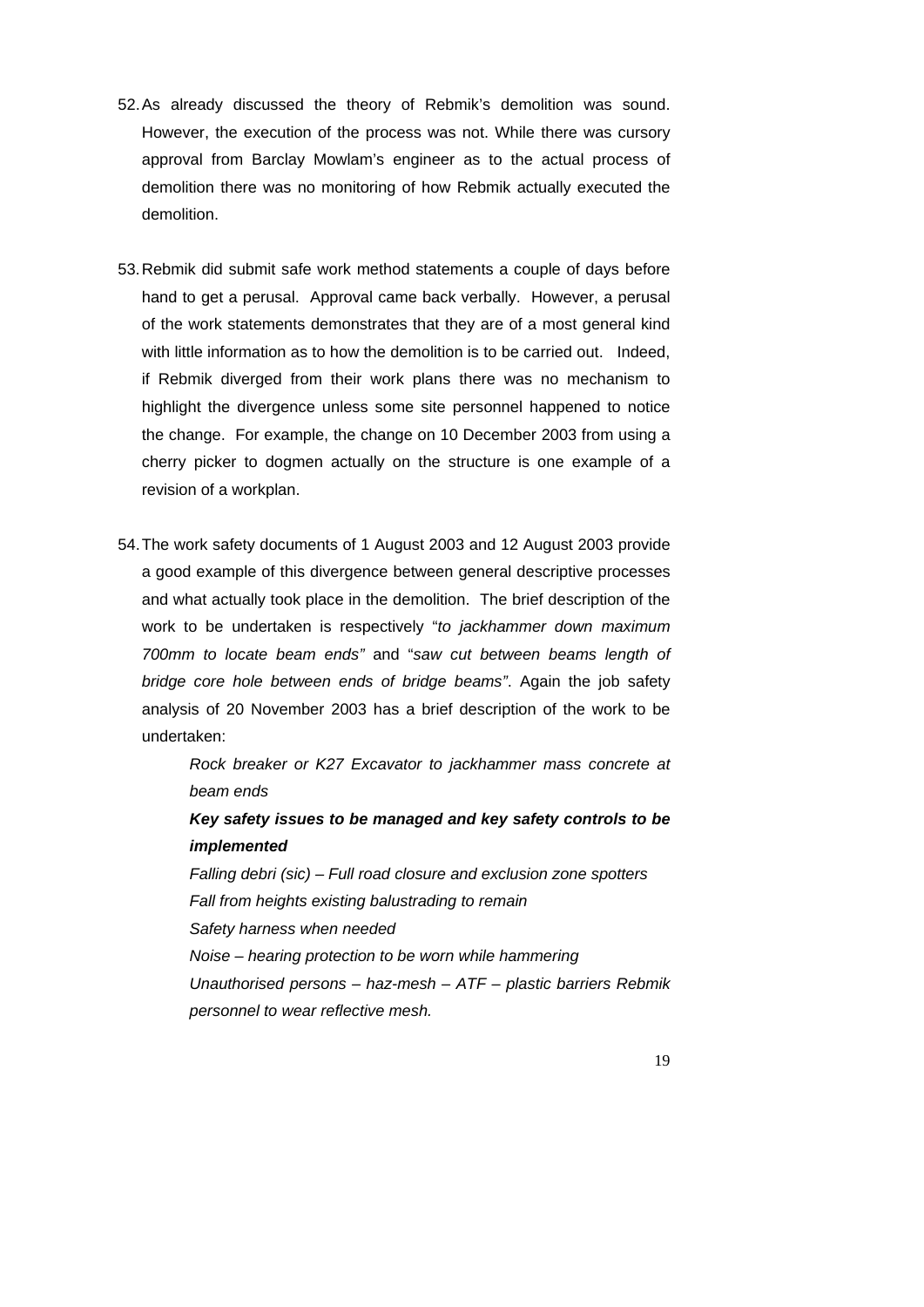- 55. Coby Roles remembers on 20 November 2003 a mini excavator was lifted on top of the bridge by the crane. Shane Walder<sup>[37](#page-19-0)</sup> operated the mini excavator with a rock breaker attached removing the "small section of cement grout<sup>"[38](#page-19-1)</sup> filling at the ends of the beams. He also used the rock breaker to remove a "small section" of concrete to locate steel pins (dowels) that held the beams in place.
- 56. Andrew Campbell, Barclay Mowlam Workplace Health and Safety Officer saw these plans but had no understanding of the amount of concrete Rebmik took out:

*Like I said, I was under the impression that they were to take away hose top, like I said to locate the ends of those beams to split them, they had to find the ends of them. So that's what I was under the impression they were taking away just a skin coat or …the layer across the top. It was only like a gravely you know like pebble white finish on top. So that's all and even when they took these down all they had to do was, once the machine took it if the pins jammed , they were just to tap away, tap away from her and here if the pins jammed as they were pulling the thing straight up.* 

- 57. Indeed Mark Wheatley<sup>[39](#page-19-2)</sup> and Bob Markey<sup>[40](#page-19-3)</sup> observed Rebmik employees working with jack hammers on the headstock two. This aspect of the demolition process was critical in causing the failure of the headstock on 10 December 2003.
- 58. Kimber also outlined in evidence what he expected the process of locating the 'lugs' involved:

*By jack-hammering the removal of the wearing slab over the top which was a pebble-crete finish concrete wearing slab..* 

 *.over the top of the bridge, which went over the whole top, all of the bridge..* 

 *..that's removed and you then get to the structural beam, and in the top of the structural beam you can see where the grout's been poured in, into the locating lugs. It just about 150ml diameter circle, it's just sitting* 

 $37$  $37$  No statement was taken from Mr Walder who left the Gold Coast after these events

 $38$  Statement Roles para. 14

<sup>&</sup>lt;sup>39</sup> Another Workplace Health and Safety Officer from Barclay Mowlam

<span id="page-19-3"></span><span id="page-19-2"></span><span id="page-19-1"></span><span id="page-19-0"></span>Site Manager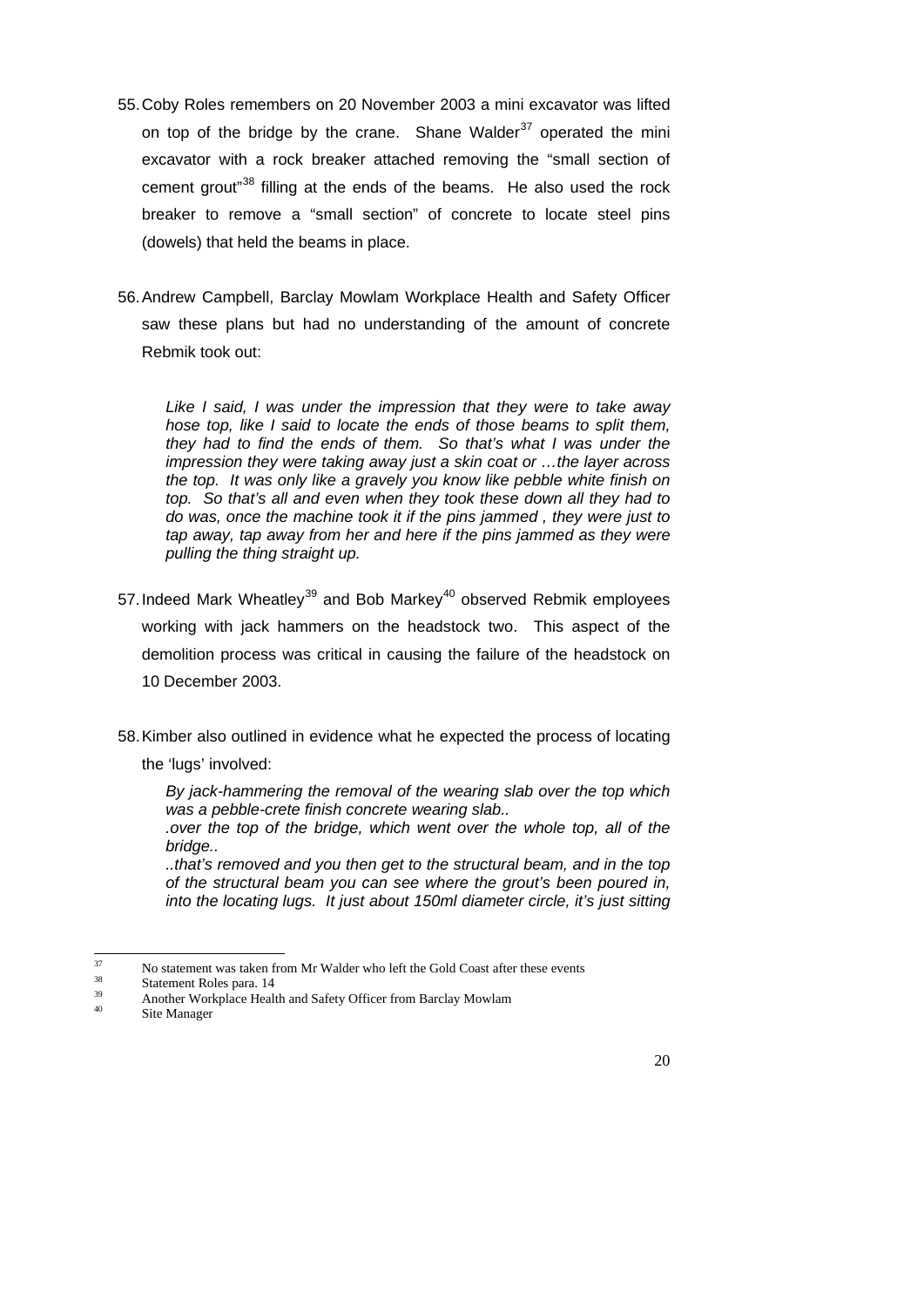*there, and then you just core drill down and remove all that from the locating lug.* 

- 59. When asked about the removal of the pebble slabs Kimber notes that the removal of the pebble-crete involved included removal of mesh reinforcement. He expected the 'rod reinforcement' to be in the structural components and this would not have been removed but that *"It wasn't in the pebble-crete, not that I'm aware of, no. I'm only looking at drawings; I wasn't there at the time."[41](#page-20-0)*
- 60. Later Mr Kimber, under cross-examination, maintains that Coby Roles had not cut the steel reinforcing bars despite being shown photographs. He concluded by saying that his instructions were only to remove the topping slab. When asked if he went up to actually have a look he said that he had not.<sup>42</sup> Anthony Whittaker<sup>[43](#page-20-2)</sup>, supervising, observed the photographs of the failed headstock. He made the concession that the reinforcing had been cut. Coby Roles stated that upon instructions from Shane Walder, operating the excavator, he had cut vertical steel reinforcing and mesh. After he cut there was further jack hammering done.<sup>[44](#page-20-3)</sup>
- 61. In this case the work method statements were orientated to identifying safety issues rather then identifying the viability of a particular demolition method. As Mr Campbell (Workplace Health and Safety Officer for Barclay Mowlam) said in his interview the focus of the safety officers is the safety aspects rather then the execution of the demolition. It is assumed that Rebmik were competent to demolish the bridge as they had done it before. Another Workplace Health and Safety Officer, Mark Wheatley, when asked to comment on whether the work method statement was a fair method says '*I can't comment on the demolition part but the control measures in place yes.*

 $41$  $\frac{41}{42}$  Transcript p. 68

 $\frac{42}{43}$  Transcript p. 75

<span id="page-20-3"></span><span id="page-20-2"></span><span id="page-20-1"></span><span id="page-20-0"></span><sup>43</sup> Again, significant portions of Mr Whittaker's' evidence was not transcribed. He claimed privilege and was directed to answer by myself.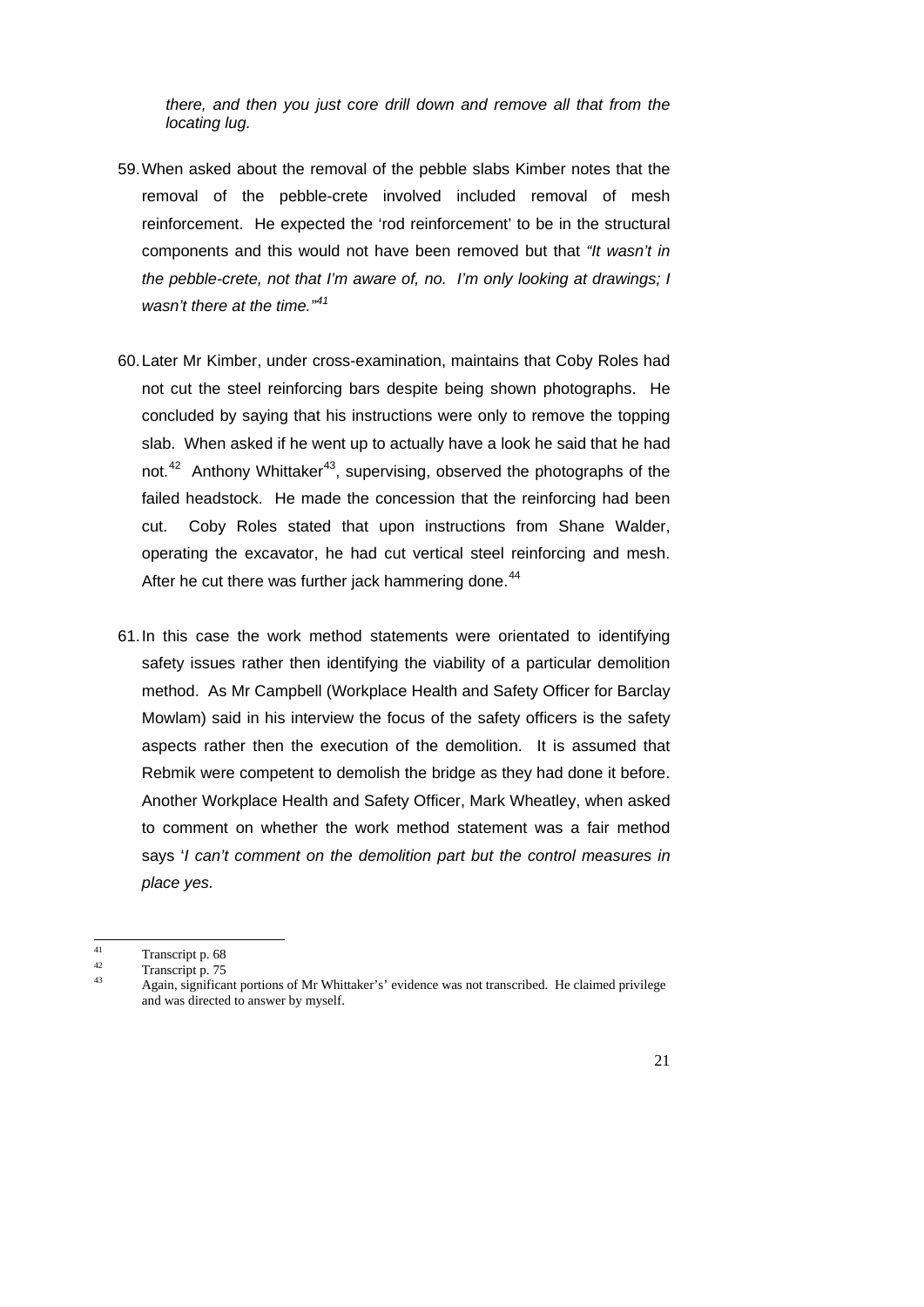- 62. The work method statements are not routinely reviewed by an engineer. This aspect of the demolition is particularly concerning given that Rebmik had no access to the actual plans of the pedestrian bridge.
- 63. Mr Kimber recalled that at the outset of the project asking for the drawings and being told they were not available. It was only after the death of Mr. Lang that the drawings were obtained. Mr Kimber admits that without the drawings Rebmik employees had difficulty locating "lugs" that had to be drilled out to lift the beams out. Mr Brown's comments<sup>[45](#page-21-0)</sup> upon the possible effect of the lack of drawings in his tendered report:

 *It is a pity that the structural drawings were not available. Whether they would have prevented the accident is hypothetical, but they would have helped those on site evaluate what was safe and what was dangerous.* 

 *It is easy to imagine a workman removing the concrete from the top of the headstock without realizing the danger in doing it before all the*  beams were removed. It is likely that this was due to a lack of *understanding of how the structure worked, and does not appear to be evidence of cost cutting or carelessness.* 

- 64. The Australian Standard (AS2601- 2001) requires that (2.2.1) *at the earliest possible time, the demolition contractor shall be provided with copies of the as constructed drawings and other building information.*
- 65. However, the lack of understanding of the how the structure worked could have been so easily remedied if Rebmik or its employees had properly consulted with a structural engineer or indeed appreciated that the demolition without plans was inevitably a more difficult proposition requiring greater care and greater supervision then that ordinarily required. Demolition of old structures will inevitably mean that sometimes technical drawings might not be available. Those undertaking demolitions must be alert to the possible complications inherent in only operating on assumptions as to the structure rather then obtaining expert advice as to the actual structural features of a building. The onus must be on both the

**Deleted:** out

<span id="page-21-0"></span><sup>44</sup> Statement Roles para. 16. Report tendered at the inquest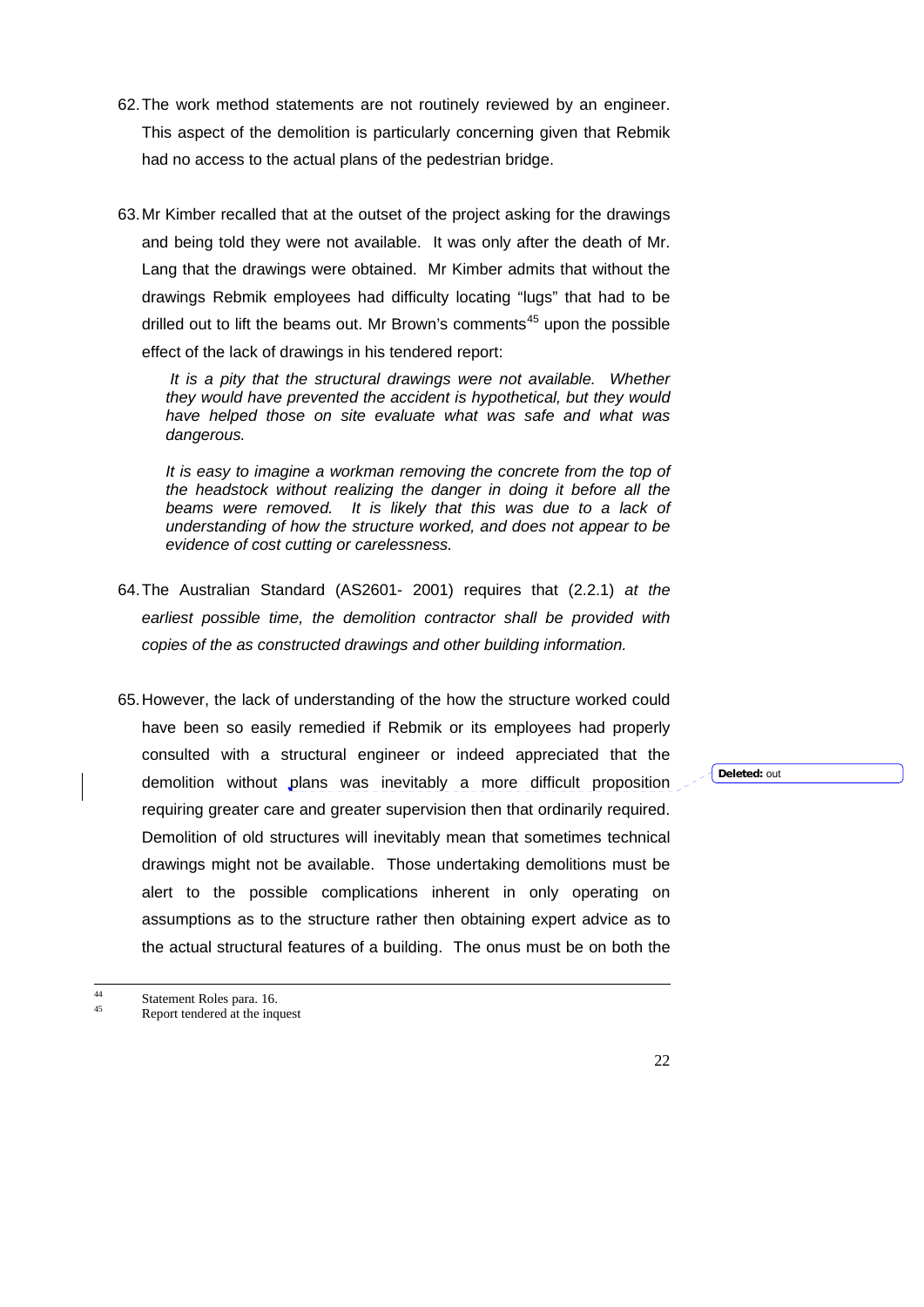contractor and sub-contractor to not begin demolition without initial, thorough and reliable investigation as to the nature of the actual structure being demolished. In this case the reinforcing bars actually protruding from the broken concrete match the bars shown in the technical drawings.[46](#page-22-0) It may be confidently assumed that the drawings would have alerted Rebmik that significant amounts of reinforcing were concentrated at the top of the headstock.

- 66. However, any cursory inspection or supervision by an engineer or indeed a competent person well versed in the significance of the structural makeup of the beams to be removed would also have alerted Rebmik to the dangers inherent in removing so much of the top layers of the headstock. Such investigation is required in clause 2.2.2 of the Standard – Investigation of the Structure.
- 67. With respect to what actually happened with the beams it is apparent that much more extensive excavation and jack hammering took place then required simply locating pins on the beams. Mr Roles and Mr Walder worked on removing concrete from headstock number two. Mr Roles himself admitted to a '*rough idea of what he was doing*' [47](#page-22-1) and he '*cut stuff*' as he did not want the stuff "*in the road"* to find what he needed- the pins. He also observed Mr. Walder operating an excavator and removing concrete from headstock number two. Mr Roles was a general labourer. He was regarded as competent on an excavator machine and possessed various certificates for work in the construction industry.<sup>48</sup> As of March 2004 he had worked in the construction industry for about three years. However, nothing in the evidence indicates any particular expertise or understanding of the properties of concrete or the particular significance of the quantities of concrete presumably removed by Mr. Walder or another.

 $46$  $\frac{46}{47}$  Report Brown p. 2

Again Mr Roles recording failed. I have taken the quotes directly from my written notes where I have noted the direct quote from Mr Roles' evidence.

<span id="page-22-2"></span><span id="page-22-1"></span><span id="page-22-0"></span>have noted the direct quote from Mr Roles' evidence. 48 Statement (30.3.04): excavator, skid steer loader, elevating work platform and basic scaffolding.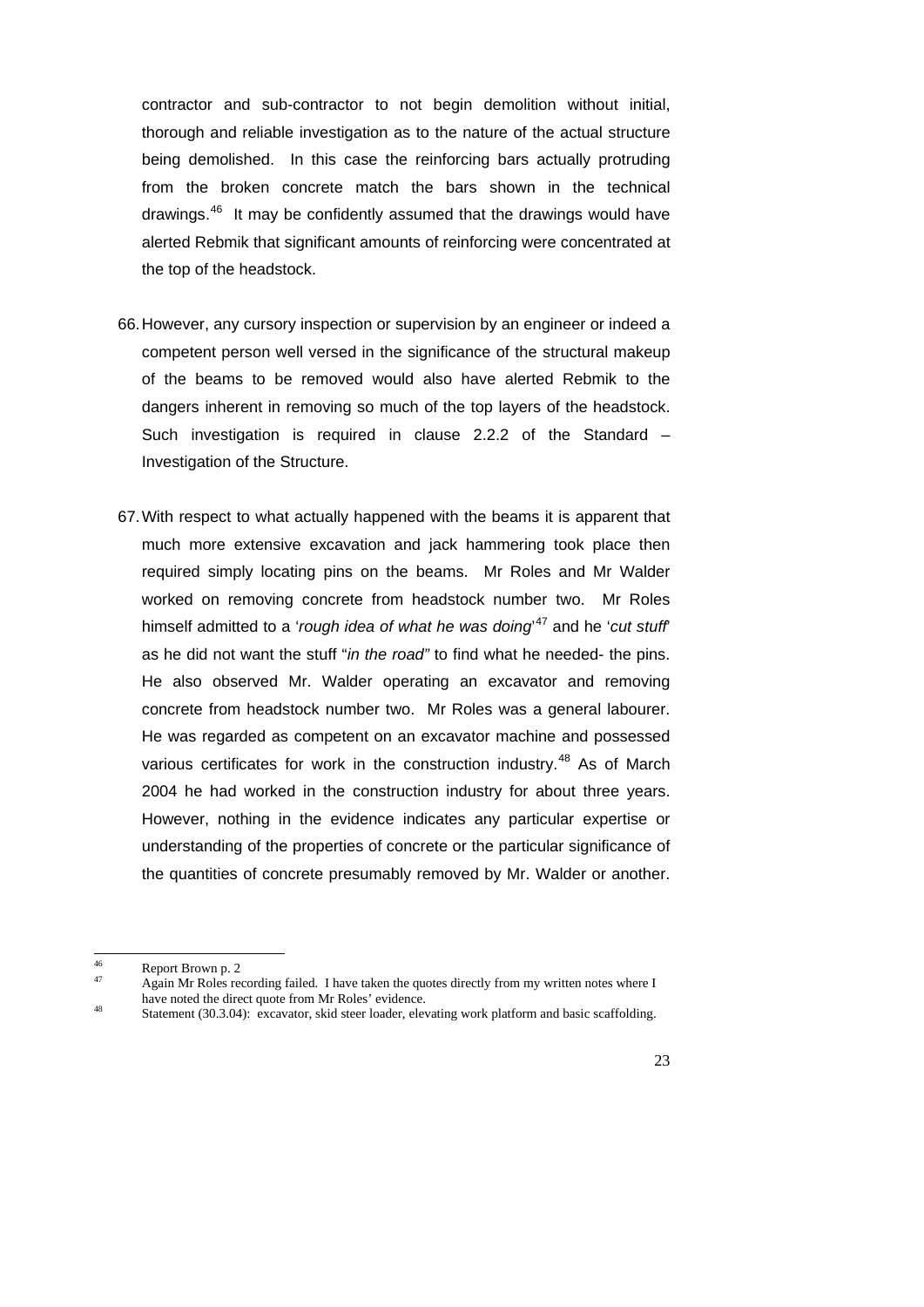Mr Roles stated $49$  that he did not remember being involved in any other bridge demolition work with Rebmik.

- 68. I am satisfied to the requisite standard, that the structural integrity of the pedestrian bridge was significantly weakened by the removal of concrete, the cutting of tensile steel reinforcement and the removal of reinforcement and employees of Rebmik had removed that concrete and reinforcement and cut the tensile steel reinforcement.
- 69. I am also satisfied that no one with the expertise or knowledge to recognise the catastrophic mistake inspected the headstock closely to recognise the removal of reinforcement before the 10 December 2003 when Mr. Lang became involved in the demolition process. Nor did any employee of Rebmik appear to have averted to a risk, in any of the documentation, of weakening the structure by the process of demolition and what steps could be taken to minimise or eliminate risk.
- 70. The evidence also shows an over-reliance on work method statements or job safety analysis to monitor Rebmik's performance rather then an actual assessment of what was happening on-site. For example, on the evidence I accept that no representative of Barclay Mowlem was aware of the amount of concrete removed from the headstock. The Barclay Mowlem workplace health and safety officer's statements and evidence impress as concentrating on aspects of the demolition process that they were most familiar with such as working at heights. The aspects of demolition that actually impacted on the safety on site, such as the interference with the structural integrity of the bridge by the removal of too much concrete and reinforcement, was not assessed as this was regarded as part of the demolition process that was in the expertise of those carrying out the process.

<span id="page-23-0"></span> $\overline{49}$ Statement paragraph 4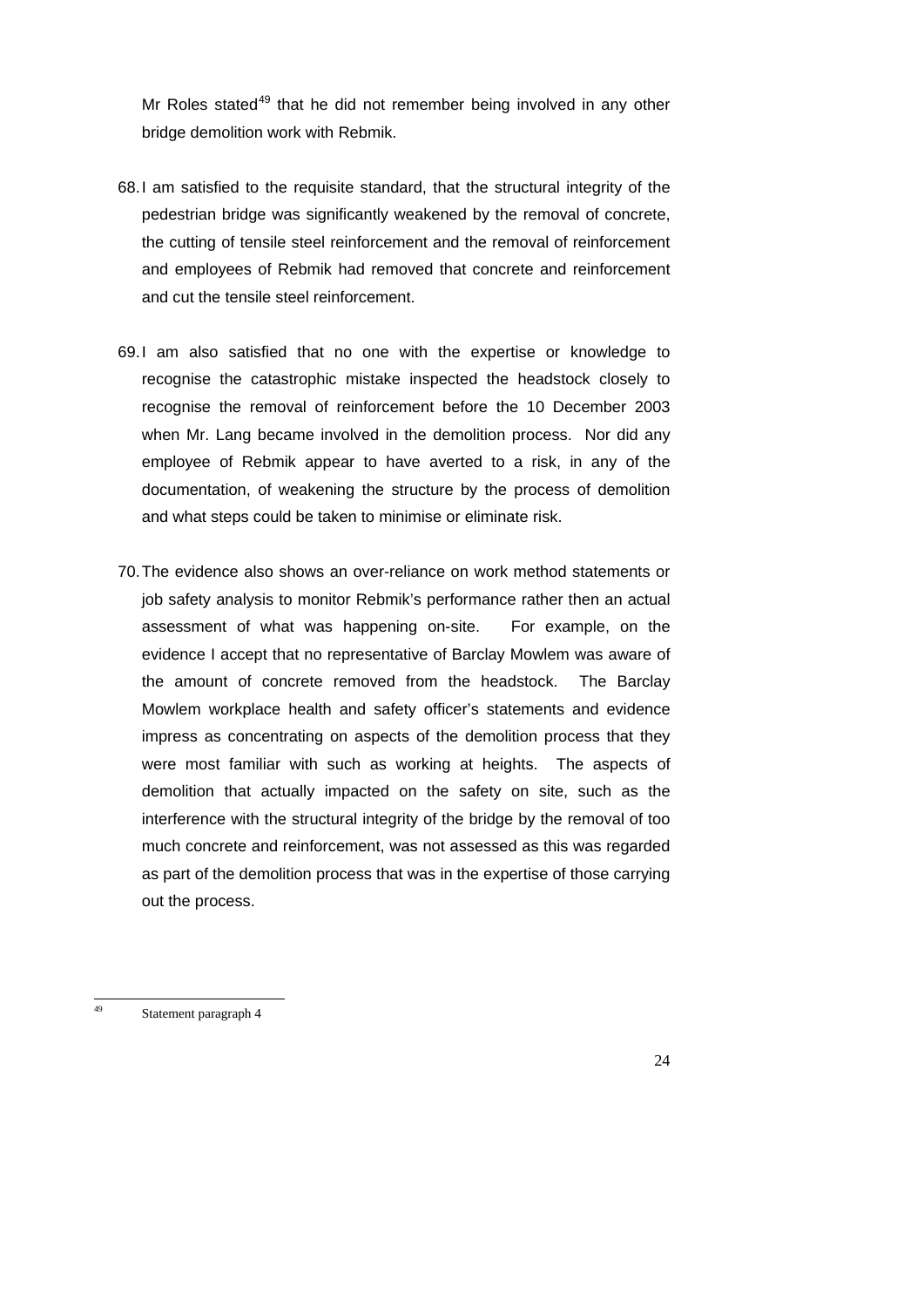#### *CONCLUSION*

- 71. This case demonstrates that the monitoring of safety in a workplace cannot properly function with such an artificial division between those who monitor safety and those who perform the task. Safety involves continuous monitoring of the process of both how the work should be safely carried out and if the work is actually carried out safely. A safe workplace also requires the knowledge of those carrying out tasks to understand when particular expert knowledge is required to safely guide a process through to a safe conclusion.
- 72. In making recommendations to prevent a similar tragedy occurring in the future I have been assisted by the thoughtful recommendations of Senior Constable Anderson as to what might have prevented this tragedy.
- 73. The reality of our largely urban environment is that there is now little open land. New structures in our cities will require demolition of old structures. The uniqueness of each demolition job means that each job requires a different method of planning and execution. Demolition work will become more common and it will be carried out around large numbers of people. Unless it is carried out competently and safely workers, and also members of the public will be at risk. It is important to recall that this case could so easily have involved a double tragedy as Mr Hayward avoided death by a very narrow margin.
- 74. The only way to ensure safe demolitions is to ensure those licensed to carry out such demolitions are thoroughly conversant with the requirements of the Australian Standard and accountable for how they carry out the demolitions.
- 75. Unfortunately in this case there was only superficial adherence to the form of conduct prescribed in the standard (i.e. the work method statements) rather then true implementation of the standard to ensure a safe demolition process. One man died because of this failure. That death was